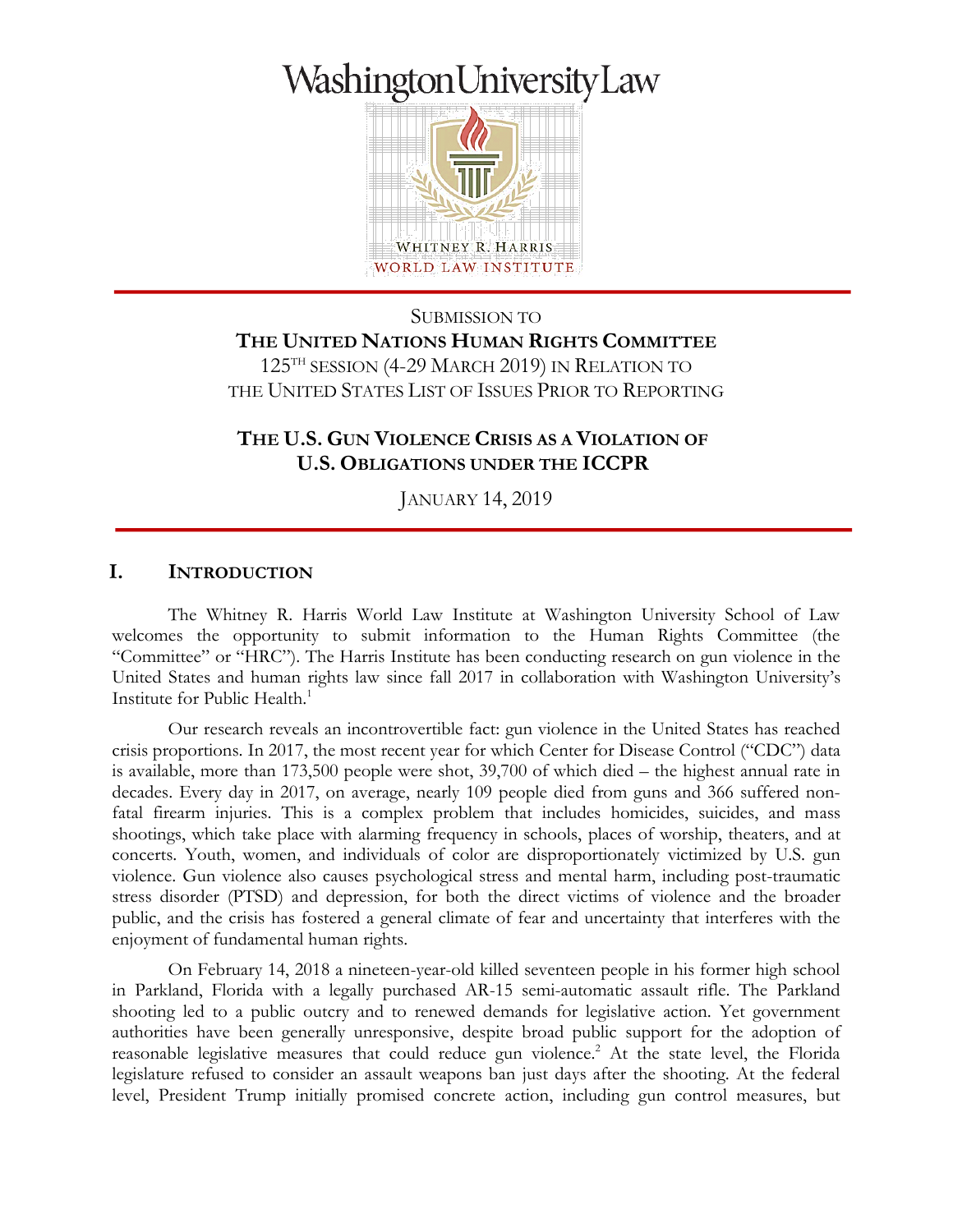abandoned these commitments less than two weeks later, after meeting privately with the National Rifle Association (the "NRA"), a powerful lobbying organization. The President's primary suggestion to halt school shootings was to increase armed guards at schools and to arm teachers, a controversial NRA-backed proposal. He affirmed his commitment to this idea at the NRA's annual convention on May 4, 2018. His Secretary of Education, Betsy DeVos, recently proposed allowing schools to use federal education funds for firearms and firearm training.

Our research concludes that the failure of the U.S. government to exercise due diligence with respect to preventing and reducing gun-related violence through the adoption of reasonable and effective domestic measures has limited the ability of Americans to enjoy many fundamental freedoms and guarantees protected by international human rights law and may amount to violations of the ICCPR, including the right to life (article 6(1)), the right to be free from cruel, inhuman or degrading punishment (ill-treatment) (article 7), the right to security of person (article 9(1)), the rights to freedom of association and assembly (articles 21 and 22), the right to freedom of opinion and expression (article 19), and the right to be free from discrimination based on race (articles 26 and 2(1)) and sex (articles 3 and 2(1)). Further, it may be a violation of the special protection afforded to children (article 24).

# **II. GUN VIOLENCE IN THE UNITED STATES**

# **A. An Overview of U.S. Gun Violence**

**From 2008 to 2017, 342,500 people died from firearm-related injuries in the United States – over 34,000 gun deaths each year, or 102 a day.** Roughly 100,000 people suffered from non-fatal firearm injuries every year.<sup>3</sup> Given the negative psychological and mental health consequences for those exposed to gun violence and their communities, the true number of gun violence victims in the United States is considerably higher.

**While the percentage of the population owning guns has decreased, the number of civilian firearms in the United States has grown**. By some estimates, 2009 marked the first year that the number of civilian guns in the United States surpassed the total U.S. population.

**Mortality rates from firearm violence have increased since the 1950s**, while mortality rates from motor vehicle accidents have continuously declined. In the 1950s, there were relatively few government restrictions, regulations, or research studies regarding motor vehicle safety, resulting in high rates of death and injury. Following the adoption of federal safety measures, motor vehicle deaths the United States declined steady.

**In contrast, few regulations or research studies have focused on firearms**, which are exempted from safety regulations by the Consumer Product Safety Act, meaning gun manufacturers operate without federal oversight as to how guns are designed or made. The **Dickey Amendment**, adopted in 1996, led to a near complete ban on federally-funded research related to firearms and gun violence – decreasing annual CDC funding for gun violence research by 96%.<sup>4</sup> This has limited research on ways that gun possession could be made less dangerous. Guns are one of the only sources of death in the United States for which the fatality rate has not decreased in recent years and one of the only traumatic injuries for which fatality rates have *increased* over time.<sup>5</sup> The U.S. government is fully capable of and equipped to effectively manage the gun violence epidemic and prevent future loss of life if it has the will to do so.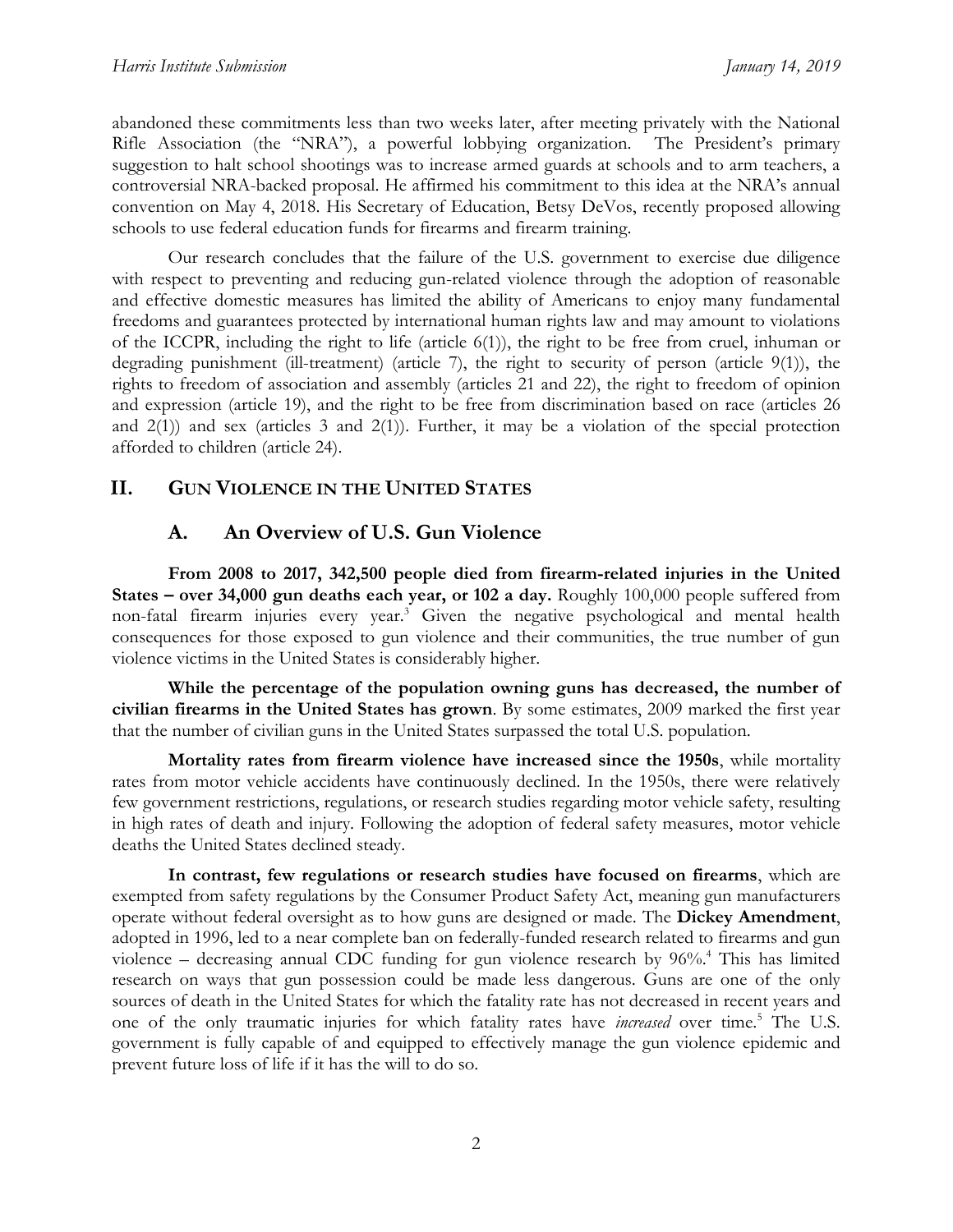America's gun violence problem has impacted the country's youth in particular.<sup>6</sup> 91% of firearm deaths among children aged 0-14 occur in the United States and firearm injuries are the *third* leading cause of death among children aged 1-17 – killing 3,128 and injuring 17,223 in 2016. 2014 reversed a seven-year trend of declining child and teen firearm death and in 2016, the rate of gun deaths for this group was 41% higher than it was in 1963. Moreover, firearm injuries are the *second* leading cause of death among youth aged 15-29 – killing 11,947 in 2016. While individuals this age only accounted for 2.2% of all deaths in the United States in 2016, they accounted for 31% of all gun deaths and 57% of all gun-related homicides. They are also victimized by guns at a 69% higher rate than the national average.

**The United States also has, by far, the highest number and rate of mass shootings in the world and mass shootings are becoming more frequent – with an average of one a day**. One study found that, as of August 15, 2018, there had been 1,982 mass shootings, killing at least 2,190 people and wounding another 8,093 since the 2012 Sandy Hook Elementary School shooting.<sup>7</sup>

**School shootings have become a common occurrence** and victimize a population that is often young, helpless, and captive, as most children are required to attend school by law, and shootings have repeatedly occurred in public schools that are operated by the state. More people have died or been injured in *mass* school shootings in the United States in the last 18 years than in the entire previous century. There is now an average of one school shooting per week where someone was hurt or killed (not including the shooter).<sup>8</sup>

**Suicide was the tenth leading cause of death in the United States in 2016**. More than half of suicide deaths happen by gunshots.<sup>9</sup> The availability of a firearm is a crucial factor in whether a suicide will be attempted *and* whether it will be fatal: 82.5% of attempted suicides with firearms result in death. The presence of a gun in the home increases an individual's risk of death by suicide<sup>10</sup> and suicide rates tend to increase in correlation to gun ownership rates.<sup>11</sup> More than half of all suicides among children aged 1-17 occurred with a gun and child firearm suicide rates *significantly increased* – 60% – between 2007 and 2014.

**Women in the United States are sixteen times more likely to be murdered by a gun than in other developed nations.**<sup>12</sup> The majority of these deaths result from domestic violence. Women are five times more likely to be killed if their abuser owns a firearm and the use of a gun during a domestic violence assault makes death twelve times more likely.<sup>13</sup> In 2015, 55% of intimate partner homicides were committed with a gun.<sup>14</sup> Moreover, homicides of younger children aged 0-12 often involve intimate partner violence or family conflict.

**Fatal police shootings are another key area of concern**. 996 people were shot and killed by the police in 2018, 987 in 2017 – about one third were 29 years old or younger and 34% of these young people are African Americans.<sup>15</sup> Most fatal police shootings are justified as a lawful use of force by the criminal justice system and charges are rarely brought against the officers involved.<sup>16</sup>

**Within the United States, gun ownership is the leading contributor among the factors associated with the risk of death from gun violence**. Gun ownership creates and increases the opportunity for and severity of harm against others or oneself. Studies have found that having a gun in the home *increases* the probability of homicide by three times, suicide between three and five times, and accidental death about four times.<sup>17</sup>

**While there is a popular belief that mental illness is the chief culprit of gun violence, the relationship is far from clear.** The United States does not have higher levels of mental illness than other countries. Even assuming mental health issues have a connection to U.S. gun violence,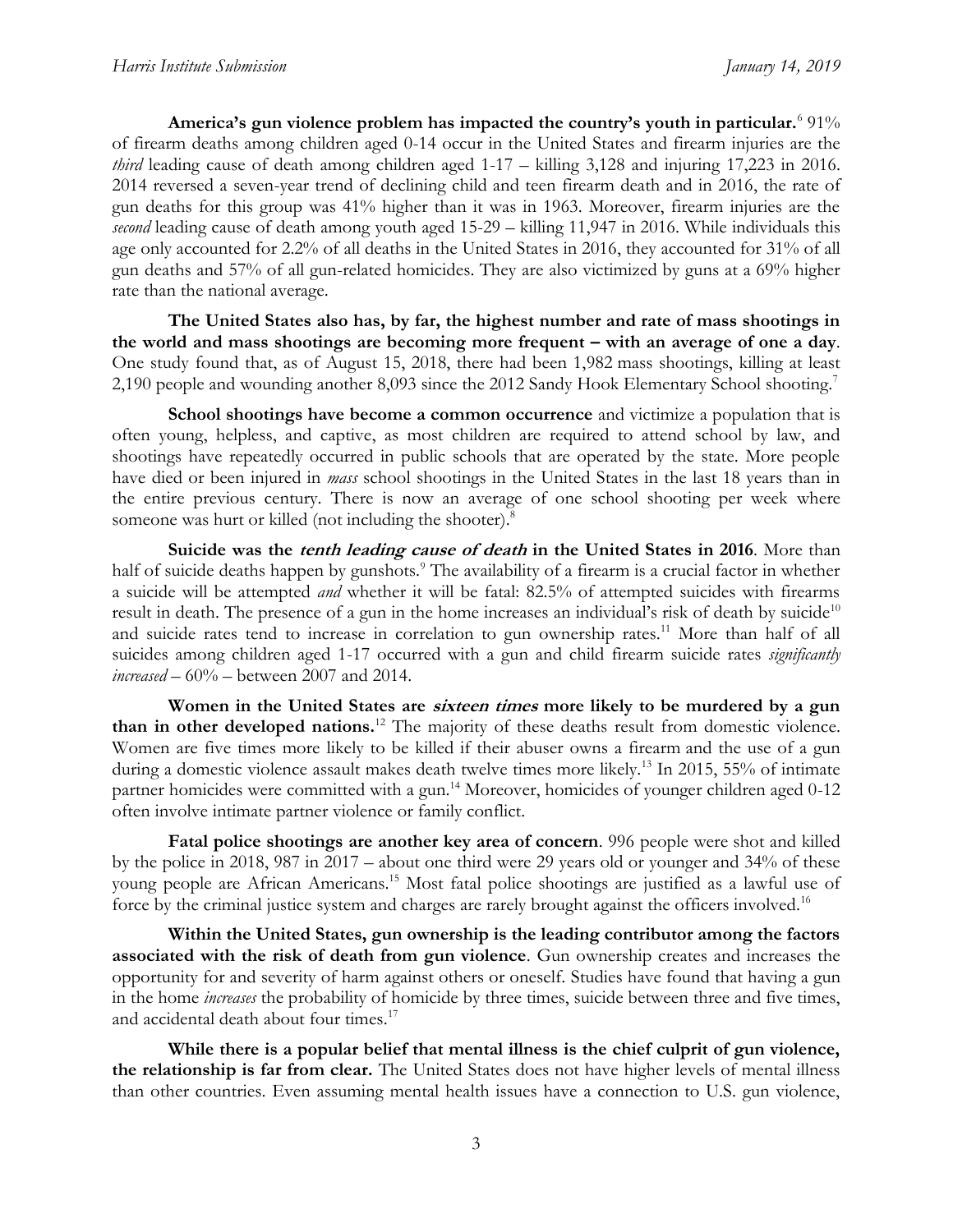on February 28, 2017 President Trump signed H.J. Res. 40 into law, which repealed the Implementation of the NICS Improvement Amendments Act of 2007, a law that would have required more stringent background checks for gun purchases by people with severe mental illness.

# **B. The Racially Discriminatory Impact of U.S. Gun Violence**

**African Americans are disproportionally affected by the U.S. gun violence epidemic and unduly bear the burden of firearm violence**. Although compromising only 14% of the U.S. population, African Americans represent 56.7% of gun homicide victims in the country. The gunhomicide rate is higher for African Americans than other races in all fifty states. In Wisconsin, an African American was *26 times more likely* to be killed by a gun than a white person in 2015. In U.S. cities, black Americans are an average of *eight times more likely* to be killed by firearms than their white counterparts.<sup>18</sup> Poor black people are also more likely to be violent crime victims, a disparity that has increased over the past decades.

According to CDC data, black males are about 14 times more likely than non-Hispanic white men to be killed with a firearm in the United States. Roughly half of all gun homicides in the country are of black men. Across the entire United States black men had 27 more homicides per 100,000 people per year than white men.<sup>19</sup>

**African American youth are also victimized at a higher rate.** In 2016, 1,335 black children and teenagers were killed by guns – nearly four times the number of white Americans the same age. The majority were homicides. Black children are *ten times* more likely than white children to die from gun homicide. Young black women are *six times* more likely than young white women to become gun homicide victims. Black students make up only 16.6% of the school population, yet experience school shootings at twice that rate.

**People of Black, Hispanic, and Native American backgrounds are disproportionally killed by police**. <sup>20</sup> Firearms make up over 90% of these deaths. So-called "Stand Your Ground" (SYG) laws also play a role in how the black population experiences gun violence in the United States. SYG laws provide that "a person has the right to expect absolute safety in a place they have a right to be, and may use deadly force to repel an unlawful intruder." Until 2005, only two states had these laws; today, they are in force in 28 states.<sup>21</sup> A 2017 study showed that Florida's SYG law was associated with a 32% increase in firearm homicide.

# **C. Mental and Psychological Harm Caused By Gun Violence and Mass Shootings**

**The U.S. gun violence epidemic has negative mental health consequences on the direct victims of gun violence**, their families, communities, and indirectly exposed populations. Survivors of serious gunshot injury have elevated risks for post-traumatic stress disorder (PTSD), depression, and anxiety, experiencing twice the rate of PTSD than those injured in motor vehicle accidents.<sup>22</sup>

**Even indirect exposure to violence, or learning that a friend or loved one has been**  exposed to violence, can have negative mental health consequences, particularly for children.<sup>23</sup> Yet an estimated *3 million children* in the United States witness a shooting each year. Mass shootings have a demonstrated psychological effects on survivors and related communities.<sup>24</sup> PTSD and other serious mental health consequences of gun violence have significant ripple effects for the individual, their family, and community.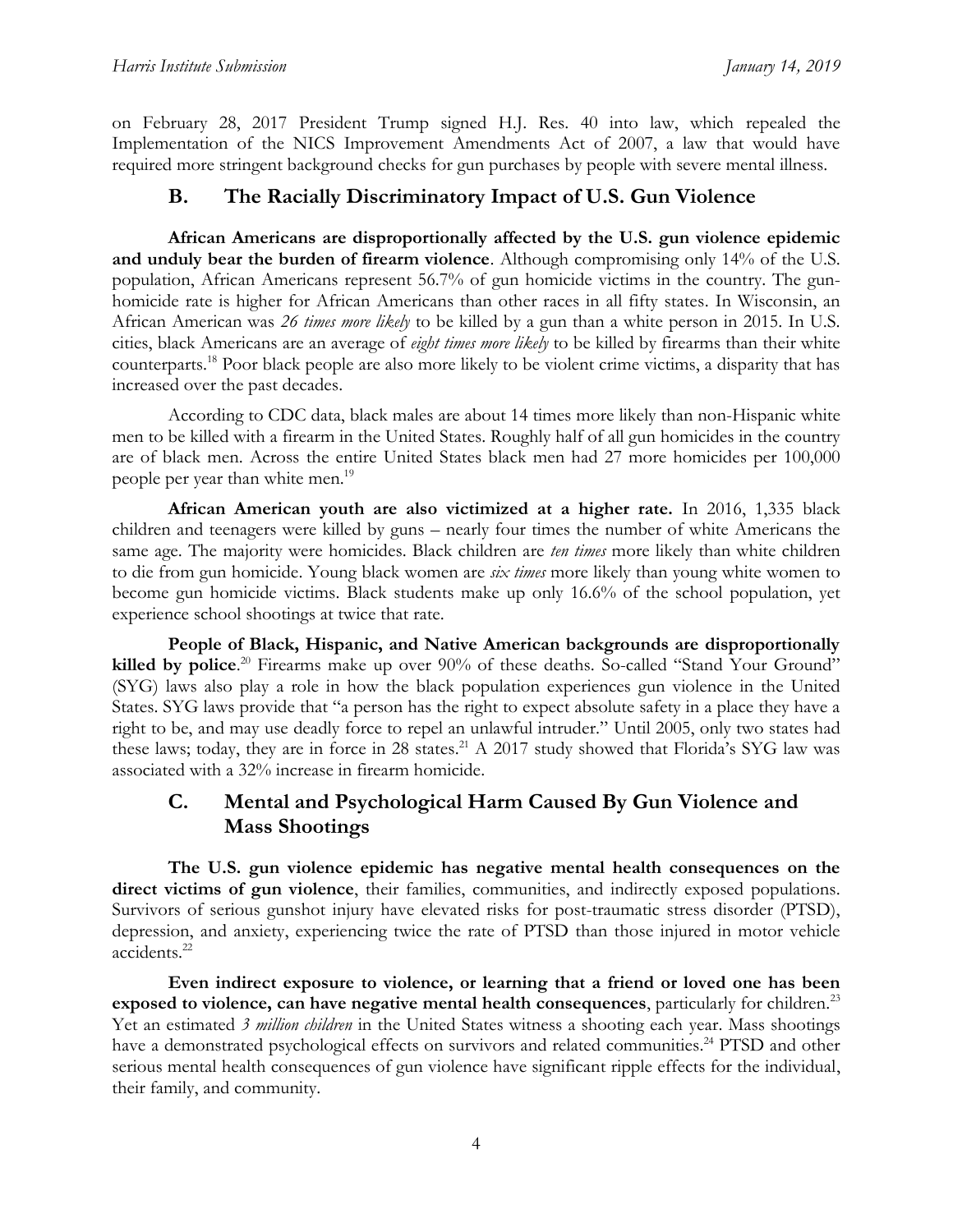**School shootings are especially harmful** and have resulted in a generalized fear of school nationwide. <sup>25</sup> A recent Pew study found that 57% of America's teenagers now fear a school shooting. The non-solutions that are typically advanced following school shootings do little to diminish these harmful effects and often exacerbate them. In schools across the country, more and more students are required to take part in mandatory active shooter drills, which inflict increased fear on an already vulnerable population. These drills are implemented with varied degrees of realism and students often do not know whether they are experiencing a drill or a real active shooter. Some schools have students barricade themselves in locked classrooms, silently huddled under desks while an administrator jiggles door handles to simulate the attacker trying to enter the classroom. Other schools take the simulation further, perhaps with surprise drills and/or the use of blanks to simulate the sound of gunfire. These drills remind children that someone might try to kill them anytime they are in school. Yet active shooter drills have not been proven to be effective in preventing harm during an actual shooting incident.

## **III. U.S. FIREARM LAWS**

## **A. U.S. Constitutional Law**

**The Second Amendment of the Constitution states that a "well regulated Militia, being necessary to the security of a free State, the right of the people to keep and bear Arms, shall not be infringed."** Until 2008, the Second Amendment was not interpreted to grant an individual constitutional right to gun ownership. In 2008, the U.S. Supreme Court struck down provisions of the District of Columbia's Firearms Control Regulation Acts of 1975 in *District of Columbia v. Heller*, holding that "the Second Amendment [of the Constitution] conferred an individual right to keep and bear arms."

Justice Scalia, writing for the Court, noted that **this individual right "is not unlimited."** Indeed, the *Heller* ruling only applies directly to *handguns* that are *in the home* and *for protection*. It does not address other types of firearms, guns in public, or firearms which are owned for other purposes. While *Heller* applied the Second Amendment only to the federal government, in a subsequent decision, *McDonald v. City of Chicago*, the Supreme Court incorporated the Second Amendment interpretation of *Heller* into the Fourteenth Amendment Due Process Clause, thereby making *Heller* effective against the states.

Because *Heller* left open questions, many cases have been filed challenging the constitutionality of state and local gun control laws. While most gun laws, including Maryland's assault weapons ban and San Francisco's safe-storage law, have been upheld by the federal courts, which have generally read *Heller* narrowly, it has led some courts to overturn others, including an Illinois law which banned carrying loaded handguns in public. A study of more than 1,150 Second Amendment challenges to gun control laws brought in state and federal courts in the decade after *Heller* found that the courts rejected the challenge over 90% of the time.<sup>26</sup>

## **B. Federal Legislation on Firearms**

**In the United States, guns are regulated by both federal and state law**. The primary federal statutes regulating guns are the **National Firearms Act of 1934 (NFA)** and the **Gun Control Act of 1968**. These laws are enforced by the **Bureau of Alcohol, Tobacco, Firearms and Explosives (ATF)**.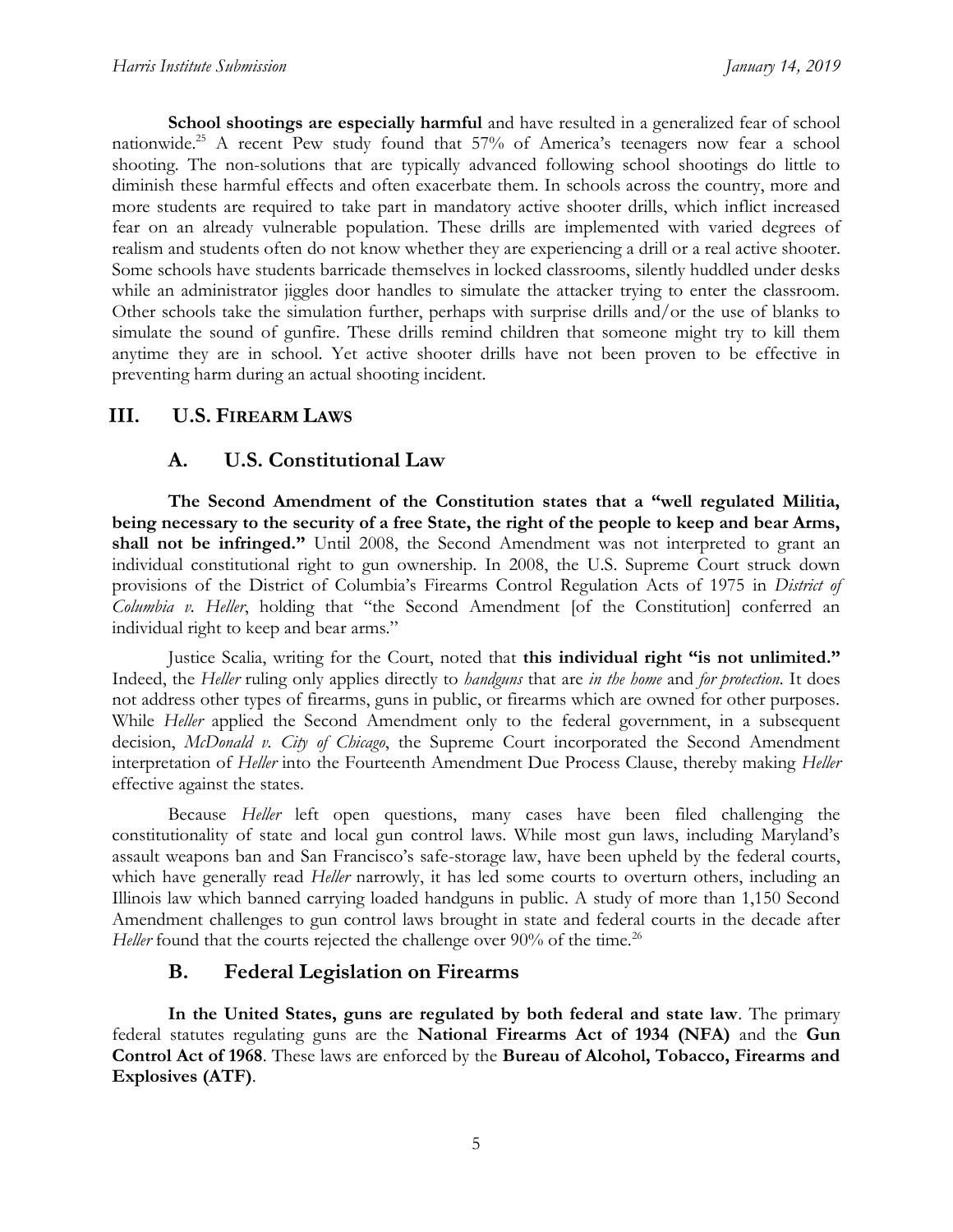The **National Firearms Act (NFA)**, enacted in 1934 as part of the Internal Revenue Code, was the first federal regulation related to the manufacture and transfer of firearms in the United States. It has been amended and revised by subsequent federal acts. It requires the registration of a narrow category of firearms. Generally, the NFA applies to machine guns, short-barreled shotguns and rifles, and silencers. Most handguns are exempted from NFA regulation.

The **Gun Control Act of 1968 (GCA)** regulates interstate and foreign commerce in firearms, including importation, "prohibited persons," and licensing provisions. The GCA revised the NFA and repealed the Federal Firearms Act of 1938. It mandated the licensing of individuals and companies engaged "*in the business of"* selling firearms. However, individuals who *occasionally* sell guns – such as those that sell over the internet, at gun shows, or through classified advertisements – are outside the oversight of a regulatory body. An estimated 40% of gun sales in the United States occur through these 'private' sellers.

The categories of "prohibited persons" in the GCA were expanded by the **Brady Handgun Violence Prevention Act of 1993 (the Brady Act)**, which also mandates federal background checks on some gun purchasers and implemented the National Instant Criminal Background Check System (NICS). If the FBI is unable to complete a background check within three days, the dealer can automatically complete the firearm transfer. It also excludes background checks when buying guns through a private seller.

The **Firearms Owners' Protection Act of 1986 (FOPA)** also amended the GCA, repealing several key provisions and liberalizing restrictions on sellers. FOPA *prevents* the federal government from maintaining a centralized database of gun dealer records and limits how many inspections the ATF can conduct of a firearm dealer's premises without a warrant.

The **1994 Federal Assault Weapons Ban** banned the transfer and possession of certain models of AR-15 style assault rifles and high-capacity magazines capable of holding more than 10 rounds of ammunition. On September 13, 2004 Congress allowed the Assault Weapons Ban to expire according to its 'sunset clause' as a direct result of NRA-lobbying.

The **Domestic Violence Offender Gun Ban of 1996**, often called the **Lautenberg Amendment**, is the principal federal law regarding firearm possession and domestic violence. It prohibits individuals who have been convicted of a "misdemeanor crime of domestic violence" from buying or possessing a firearm or ammunition under certain, limited circumstances. . It does not apply to dating partners who are not married, have not lived together, or who do not share a child, or to abusers who victimize family members other than an intimate partner or child, such as a parent or sibling. The law also bans gun ownership for anyone under a restraining (protection) order for domestic abuse *if* the individual falls within specified criteria, including a requirement that the defendant and petitioner are intimate partners.

Beginning in 2003, Congress has attached the **Tiahrt Amendments** to the annual U.S. Department of Justice appropriations bill. These Amendments prohibit the release of firearms trace data to cities and states, academic researchers, litigants, and other members of the public. They also prohibit gun trace data from being admissible as evidence in civil lawsuits against gun sellers or manufacturers, and prohibit the ATF from requiring firearms dealers to submit their inventories to law enforcement agencies. Finally, they require the FBI to destroy the records of all approved gun purchasers within 24 hours.

Likewise, Congress passed the **Protection of Lawful Commerce in Arms Act (PLCAA)** in 2005, which protects the gun industry from liability in most tort actions. The PLCAA prohibits a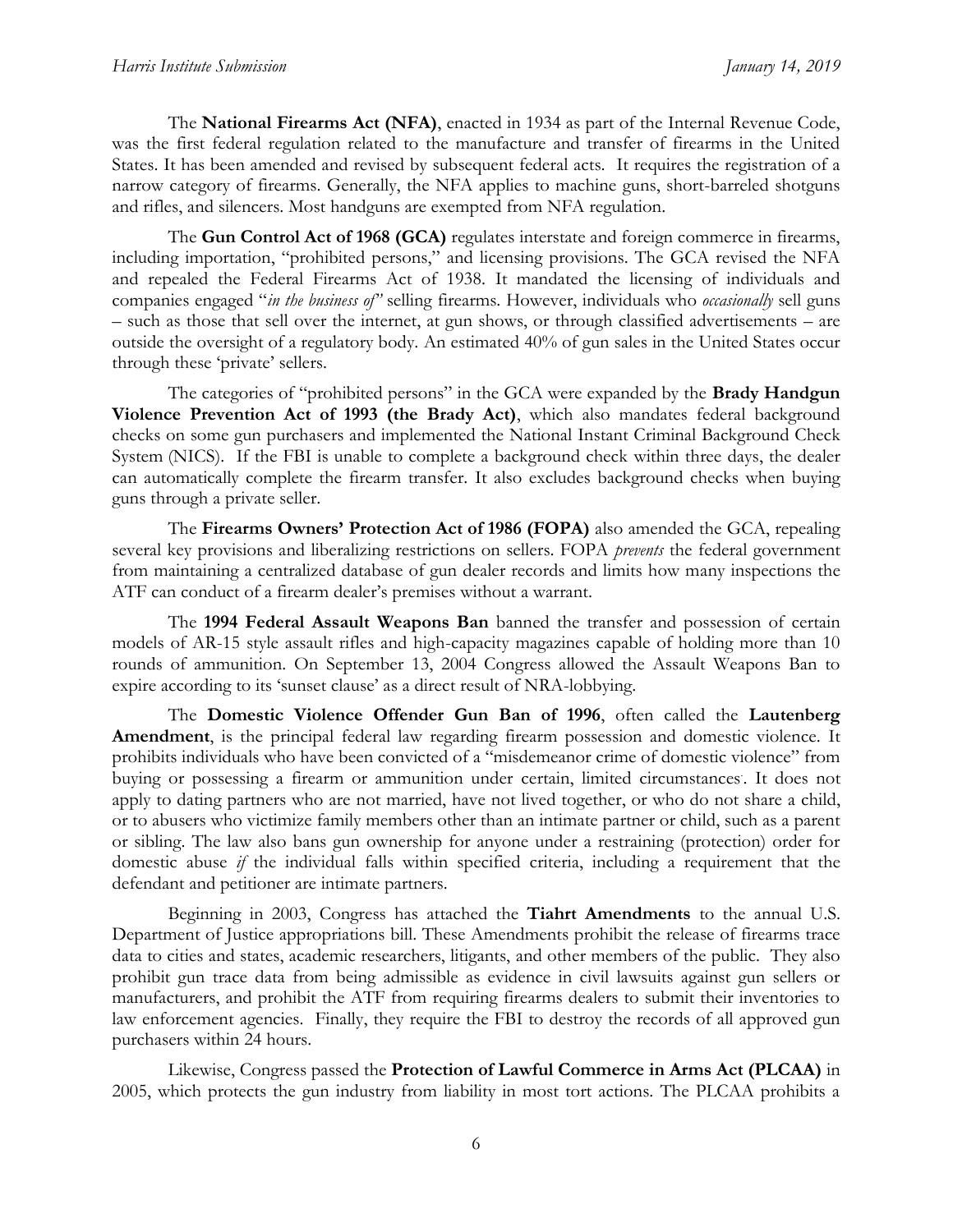"qualified civil liability action" from being brought in any state or federal court against a manufacturer or seller of firearms or ammunition if the action resulted from the criminal or unlawful misuse of their products, with certain exceptions.

# **C. State and Municipal Legislation on Firearms**

**Despite the roadblock created by Heller, some states have adopted effective gun control legislation.** Several states, including Colorado, Connecticut, Delaware, New York, and Oregon, have made background checks a universal requirement for gun purchases. Maryland requires handgun purchasers to be fingerprinted and complete a training class, eight states and the District of Colombia have assault weapons bans, and Vermont recently banned the possession or transfer of large-capacity ammunition magazines. In the past five years, California, Connecticut, and New York have adopted or strengthened laws requiring that firearms be stored with a locking device in place if the owner lives with someone who is ineligible to possess firearms.

The Parkland school shooting prompted some state legislatures and municipalities to tighten their gun control measures. As of December 2018, 67 gun safety bills had been signed into law in 26 states and Washington D.C. since Parkland.<sup>27</sup> This includes bans on bump stocks in eight states, extreme risk protection order legislation, also known as "red flag" bills, in eight states, and laws designed to keep guns out of the hands of domestic abusers in nine states.

**Yet some states have moved in the opposite direction, loosening or repealing their gun control laws.** Five states – Maine, Mississippi, Missouri, North Dakota, and West Virginia – have adopted new laws in the last *three* years allowing gun owners to carry loaded firearms in public without a permit or training. This brings the total number of states that allow the unrestricted, permit-less concealed carry of loaded firearms in public spaces to 12. Likewise, in 2013, Kansas revised its state laws to allow carrying of concealed guns in any public area of state and municipal buildings, including at public universities, a move similar to the bills signed by governors in Arkansas, Georgia, Idaho, and Texas that allowed concealed carry license holders to bring guns onto college campuses. Additionally, eight states have laws which either expressly allow the concealed carry of firearms into K-12 schools or have no law prohibiting it.<sup>28</sup>

## **D. Gaps in the Legislative Scheme**

**Firearm laws in the United States are insufficient to protect the U.S. population and some regulations actually increase the risk of gun violence and handicap law enforcement.** The ATF, which is tasked with enforcing federal guns laws, is restricted in its ability to effectively carry out its mandate, and significant loopholes exist in federal and state legislation that have enabled U.S. gun violence. There are significant gaps in the regulation and oversight of firearm sellers, including legislative loopholes that allow dangerous individuals to acquire firearms. These include gaps in the background check<sup>29</sup> and licensing requirements,<sup>30</sup> and prohibitions against abusers owning firearms. The U.S. government has also failed to enact or maintain gun control laws that are proven to save lives, such as red flag bills, safe storage laws, and the assault weapons ban. One study found that over the past three decades, 82% of the weapons used in mass shootings were legally purchased. 31

**The inconsistency amongst state and local laws on gun ownership exposes people in the United States to increased chances of gun violence. <sup>32</sup>** The efforts that one state or city makes to reduce gun violence are easily circumvented if an individual can cross state lines to a location with fewer laws.<sup>33</sup> Permissive state gun laws are of particular concern as a new "Concealed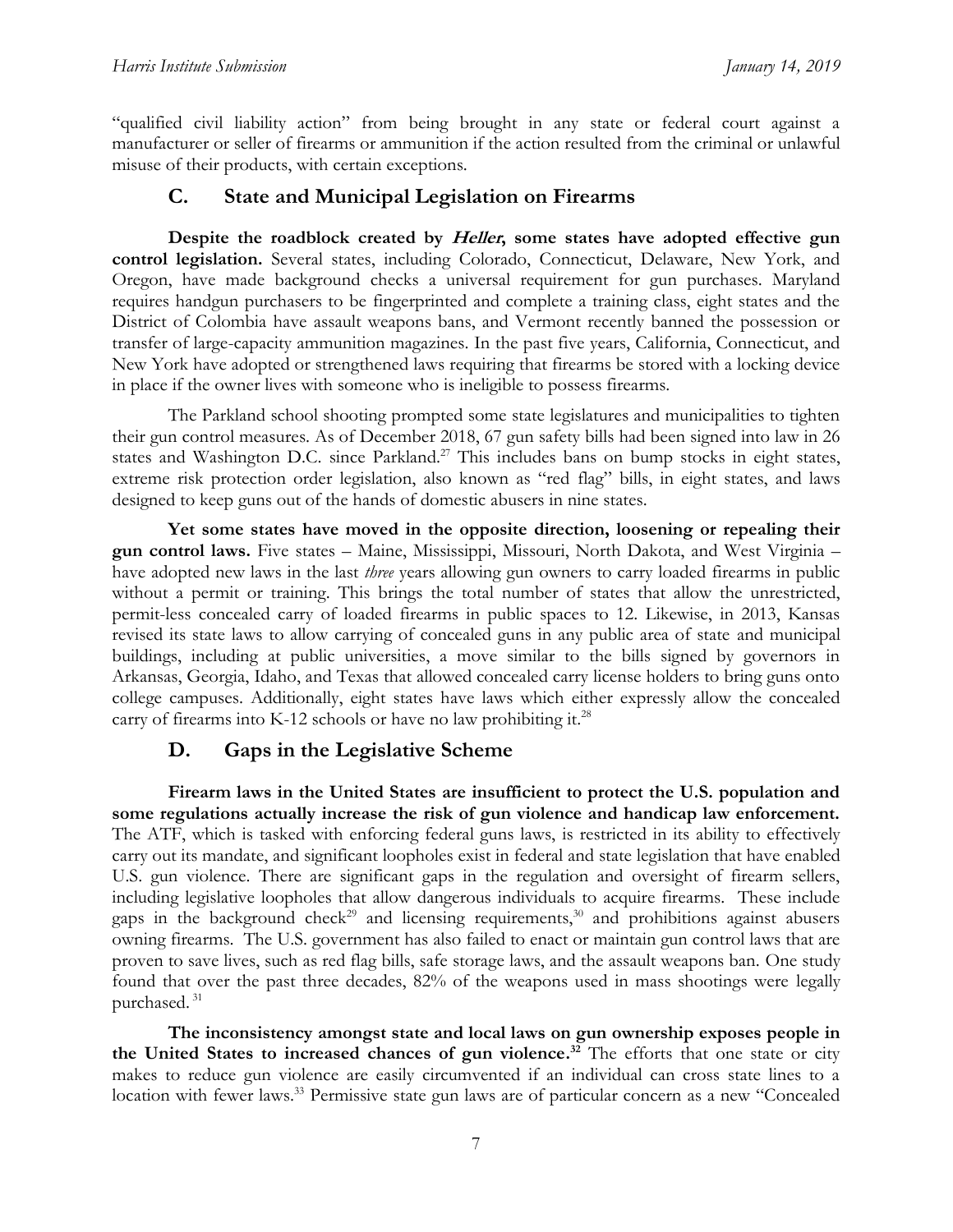Carry Reciprocity Act" is currently pending in the United States Senate. This legislation, which passed the U.S. House of Representatives on December 6, 2017, requires concealed carry permits issued in one state to be honored by all states in the country.

# **IV. CAN GUN CONTROL LAWS BE SUCCESSFUL? A COMPARATIVE STUDY**

The United States is an outlier in terms of gun-related deaths. Rates of gun deaths (both homicide and suicide) are substantially greater compared to other industrialized nations in the Organization for Economic Cooperation and Development (OECD). Based on data from 2014, the U.S. has nine times as many gun deaths as Germany or Australia per 100,000 persons. While constituting only 4.4% of the world's population, 42% of civilian-owned guns in the world are found in the United States.

# **A. The Experience of Other Countries**

International examples demonstrate that gun control laws work. For example, the **Australian government** adopted the National Firearms Agreement (NFA) in 1996 following the Port Arthur massacre. Following the implementation of NFA, the risk of gun death in Australia fell more than 50%, there has not been a single mass shooting, and it is estimated that the national stock of firearms in Australia was reduced by one-third.

Likewise, in 1997, following the 1996 Dunblane shooting, the **United Kingdom** adopted legislation banning all handguns. British law previously permitted private ownership of guns, and although handgun and rifle owners were legally required to hold a certificate issued by the local police, only 1% of applications were refused. Since the implementation of the new laws, no mass shootings involving handguns have occurred in the United Kingdom and gun violence has continuously decreased. The United Kingdom now has about 6.5 guns per 100 people, compared to the nearly 1:1 ratio in the United States. There were 26 fatalities from gun-related crimes in England and Wales in a 12-month period during 2015-16, compared to 11,004 firearm homicides in the United States in 2016.

**Japan** has one of the strictest gun control laws in the world and the rate of both gun violence and gun possession in Japan is close to zero. <sup>34</sup> While **Switzerland** and **Israel** are often cited by gun advocates as countries that have low rates of gun violence despite having permissive gun control laws, this is misleading. Both countries have stricter gun control laws and lower civilian gun ownership rates than the United States, and much lower rates of gun-related deaths and injuries.<sup>35</sup> The association between a country enacting stricter gun control laws and reducing violence can also been seen in **Brazil**,**Austria**, **New Zealand**, and **South Africa**.

# **B. Comparison between U.S. States**

One of the most significant factors influencing the rate of gun violence within U.S. states is the strength of the state's gun laws. **Research demonstrates that states with stricter gun control laws have lower rates of gun violence and death – both homicides and suicides**. <sup>36</sup> A 2016 study found that the 10 states with the weakest gun laws had rates of gun violence that were collectively 3.2 times higher than the 10 states with the strongest gun laws.<sup>37</sup> Similarly, studies have repeatedly found that gun *ownership* rates are positively correlated with homicide and suicide by firearm rates<sup>38</sup> and many states with the highest rates of firearm homicide and suicide also had among the highest gun *prevalence* rates.<sup>39</sup>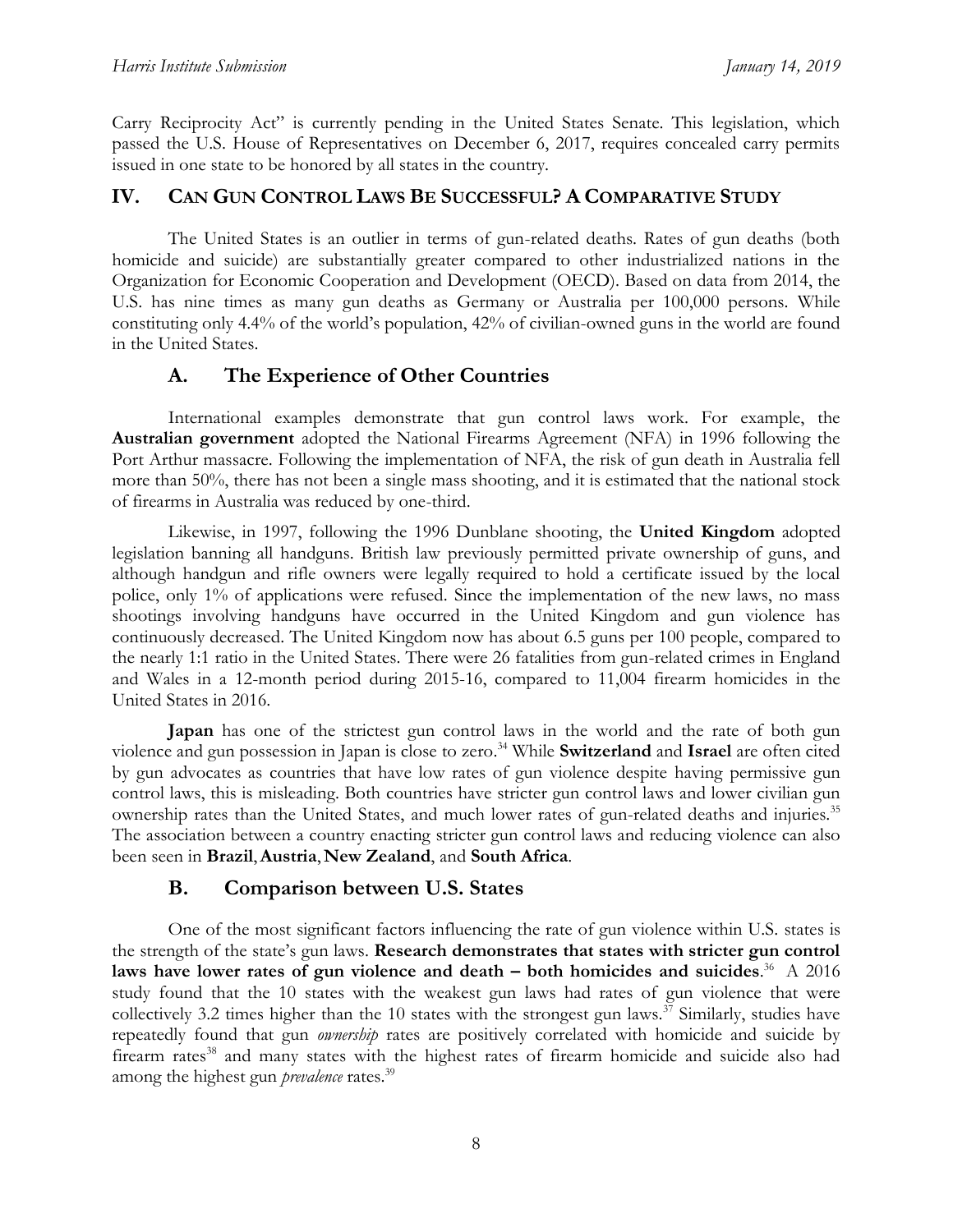States requiring background checks experience less gun-violence.<sup>40</sup> Licensing requirements reduce gun violence and illegal trafficking in firearms<sup>41</sup> and the diversion of guns to criminals is less common where sellers are required to maintain careful inventory records and report sales.<sup>42</sup> Studies also show that domestic abuse homicides decrease when people subject to restraining orders are prevented from accessing firearms<sup>43</sup> and safe storage and child access prevention laws reduce adolescent gun death and injury.<sup>44</sup>

#### **V. GUN VIOLENCE IN THE UNITED STATES AND THE ICCPR**

**The International Covenant on Civil and Political Rights (ICCPR) entered into force for the United States in 1992.** The U.S. Senate attached several reservations, understandings, and declarations (RUDs) to its ratification, including a non-self-executing clause.

Under **article 2.2 of the ICCPR** "each State Party to the present Covenant undertakes to take the necessary steps… to adopt such laws or other measures as may be necessary to give effect to the rights recognized in the present Covenant." States must protect

not just against violations . . . by its agents, *but also against acts committed by private persons or entities*. . . . There may be circumstances in which a failure to ensure Covenant rights . . . would give rise to violations by States Parties . . . as a result of States Parties' permitting or *failing to take appropriate measures* or to exercise due diligence to prevent, punish, investigate or redress the harm caused by such acts by private persons or entities.

Thus, although more than 98% of U.S. shootings are perpetrated by non-State actors, the U.S. government's responsibility is nevertheless engaged.

During the its **first review of the United States in 1995**, the Committee stated in paragraph 17 that it "regrets the easy availability of firearms to the public and the fact that federal and state legislation is not stringent enough in that connection to secure the protection and enjoyment of the right to life and security of the individual guaranteed under the Covenant."

More recently, the **Committee's 2014 Concluding Observations to the United States** noted that it remained "concerned about the continuing high numbers of gun-related deaths and injuries and the disparate impact of gun violence on minorities, women and children, … the proliferation of such laws which are used to circumvent the limits of legitimate self-defence, [and] the still high number of fatal shootings by certain police forces." As such, in paragraph 10, the Committee called on the United States to

Continue its efforts to effectively curb gun violence, including through the continued pursuit of legislation requiring background checks for all private firearm transfers, in order to prevent possession of arms by persons recognized as prohibited individuals under federal law, and ensure strict enforcement of the Domestic Violence Offender Gun Ban of 1996 (the Lautenberg Amendment); and

Review the Stand Your Ground laws to remove far-reaching immunity and ensure strict adherence to the principles of necessity and proportionality when using deadly force in self-defence.

Step up its efforts to prevent the excessive use of force by law enforcement officers …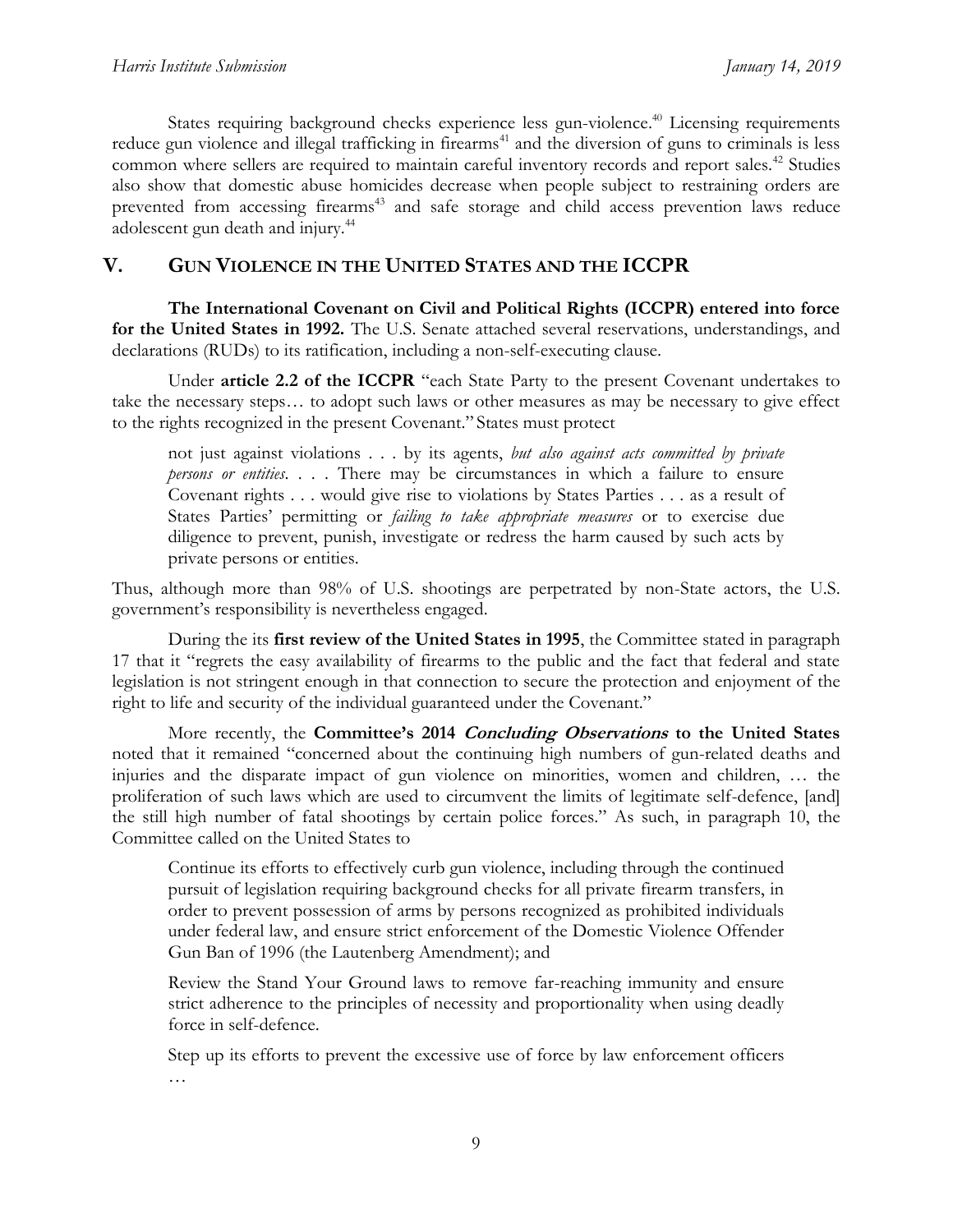This has not been done. Indeed, the U.S. government's failure to adopt reasonable gun control implicates multiple rights guaranteed by the Covenant including the right to life, the right to security of person, the right to be free from ill-treatment, the right to freedom from discrimination, the right to freedom of expression and opinion, and the right to freedom of assembly and association. Moreover, U.S. gun violence negatively impacts women's rights and the special protection due to children.

# **A. The Right to Life**

**ICCPR Article 6(1) guarantees the right to life.** The *jus cogens* right to life is nonderogable. A State violates this obligation when it does not take adequate measures to protect individual life. According to the Committee, the "deprivation of life involves an intentional or otherwise foreseeable and preventable life-terminating harm or injury, caused by an act or omission."<sup>45</sup> Yet more than 39,000 individuals in the United States died from firearms in the past year.

**General Comment No. 36 explains that States Parties have a duty to take "positive measures to protect the right to life"** and must adequately prevent, investigate, and punish the arbitrary deprivation of life. Paragraph 21 emphasizes that States have a "due diligence obligation to undertake reasonable positive measures" and to "protect individuals against reasonably foreseen threats of being murdered or killed by criminals and organized crime . . . groups . . . . States parties should also . . . reduce the proliferation of potentially lethal weapons to unauthorized individuals."<sup>46</sup> States parties must give effect to the right to life "through legislative and other measures."

The State's obligation "extends to reasonably foreseeable threats and life-threatening situations that can result in loss of life." States should "take appropriate measures to address the general conditions in society that may give rise to direct threats to life or prevent individuals from enjoying their right to life with dignity. These general conditions may include high levels of criminal and gun violence."<sup>47</sup>

There is frequently a **lack of accountability and punishment for individuals who use firearms to kill others under the auspices of SYG laws**, especially when the victim is Black, along with police killings. This violates the State's obligation "to investigate and, where appropriate, prosecute such incidents including allegations of excessive use of force with lethal consequences"<sup>48</sup> and the victim's right to an effective remedy.

**Nearly two-thirds of all gun deaths in the United States are suicides** and more than 80% of suicide attempts with a firearm are fatal. This Committee has found that "States should take adequate measures . . . to prevent suicides."<sup>49</sup> Laws mandating licensing, background checks and waiting periods, as well as safe-storage laws and red flag bills can reduce these deaths.

The Committee should also be concerned by **the high number of killings carried out by police officers**, especially against African Americans that could be reduced through bias and deescalation trainings. The deprivation of life by State actors is of "the utmost gravity." The United States is under a duty to "take all necessary measures intended to prevent arbitrary deprivations of life by their law enforcement officials" including "procedures designed to ensure that law enforcement actions are adequately planned in a manner consistent with the need to minimize the risk they pose to human life."50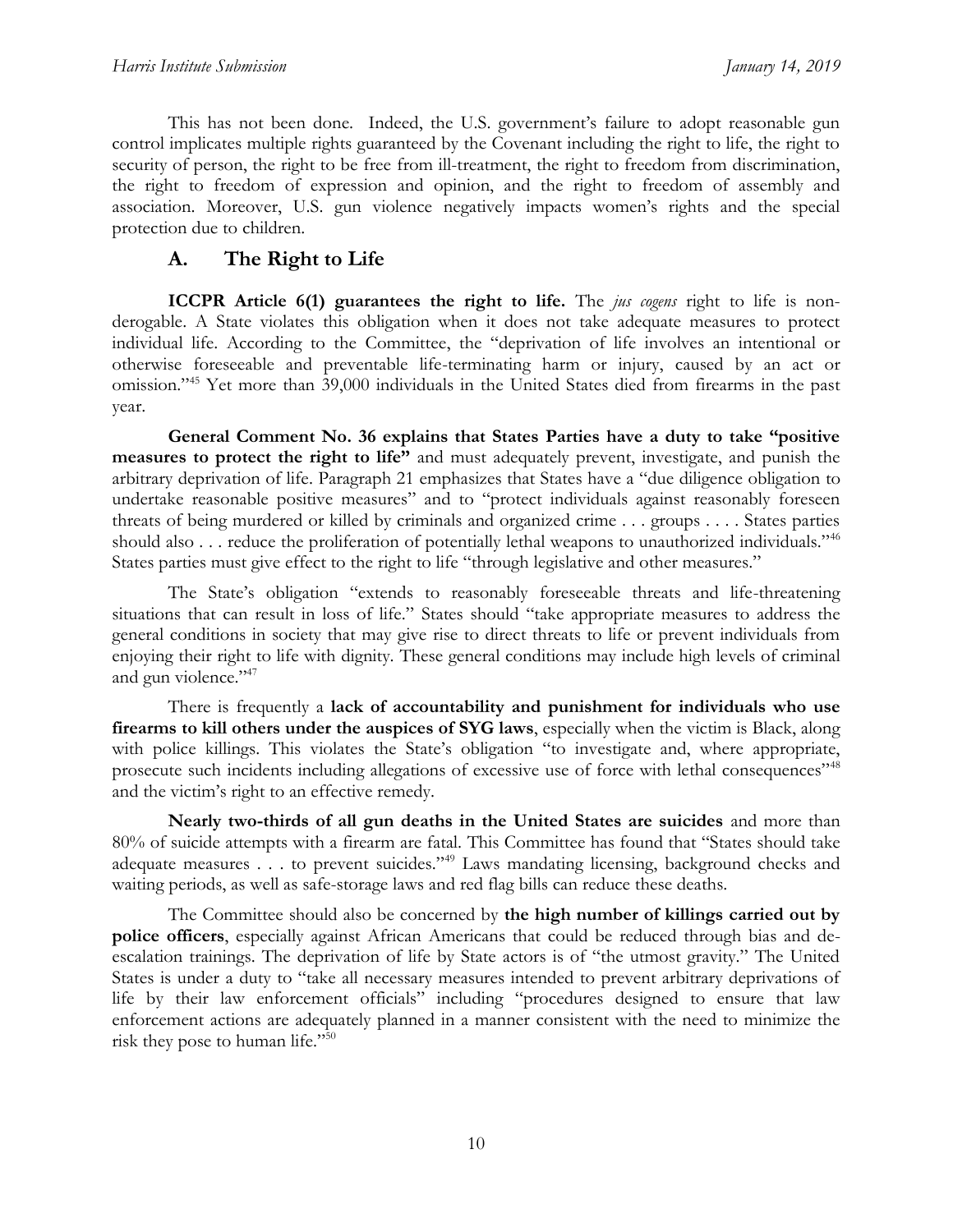# **B. The Right to Security of Person**

The Committee has repeatedly found that a State violates the **right to security guaranteed by article 9.1** when it has not taken appropriate measures to combat legitimate threats to the security of a person under its jurisdiction. The right to security imposes a positive obligation on the State to prevent, investigate, and punish acts by State and non-State actors when they threaten the security of another.<sup>51</sup>

As recognized by the Committee in 1995, gun violence in the United States endangers the security of individuals living there. Women and children in domestic violence situations, for example, are left vulnerable to firearm attacks by loopholes in federal law that allow their abusers to acquire guns. Similarly, SYG laws and police killings threaten the security and liberty of minority populations daily, and rarely are these acts of firearm violence punished by the State. Daily gun violence threatens the security of all Americans, whether they are going to school, worshipping, attending a concert, shopping for groceries, eating at a restaurant, waiting for a bus or sitting in a car, or even while in their home.

## **C. The Right to be Free from Torture and Ill-Treatment**

**The threat of gun violence** that many Americans live with daily, as well as frequent mass and school shootings, **have fostered a culture of fear, caused severe emotional distress, and resulted in significant psychological trauma.** This may amount to ill-treatment in violation of ICCPR article 7. This right is non-derogable.

Mass shootings in schools, movie theaters, and places of worship, as well as at political rallies and concerts, cause severe physical and mental injury and emotional suffering of those directly involved and result in collective harm. These increasingly frequent occurrences, and indeed gun violence in the United States more generally, lead to the *substantial impairment of fundamental rights*, as they generate anxiety in individuals who are attempting to go about their regular routines, attend schools, and participate in the cultural life of society. "Acts that cause mental suffering" such as these, may violate the prohibition against ill-treatment contained in article 7.<sup>52</sup>

The United States has a duty "to afford everyone protection through legislative and other measures as may be necessary against the acts prohibited by article 7, whether inflicted by people acting in their official capacity, outside their official capacity *or in a private capacity*." <sup>53</sup> Harm does not have to be physical to qualify as torture or ill-treatment, particularly when mental pain is met with indifference by authorities. <sup>54</sup> The Committee against Torture has defined the victim of an act of torture or ill-treatment as "persons who have individually or collectively suffered harm, including physical or *mental injury, emotional suffering*, economic loss or *substantial impairment of their fundamental rights*, through acts *or omissions* that constitute violations of the Convention."<sup>55</sup>

It is the duty of the U.S. government to take "legislative, administrative, judicial and other measures ... to prevent and punish" acts that are prohibited under article 7.<sup>56</sup> This should include adopting legislation to reduce mass shootings, such as red flag bills and an assault weapons ban.

## **D. The Right to Be Free from Racial Discrimination**

**ICCPR article 26 guarantees equality and protection against discrimination.** Article 2(1) obligates each State party "to respect and ensure to all individuals . . . the rights recognized in the present Covenant, without distinction of any kind, such as race [or] colour . . . ." Discrimination includes "any distinction, exclusion, restriction or preference which is based on any ground . . .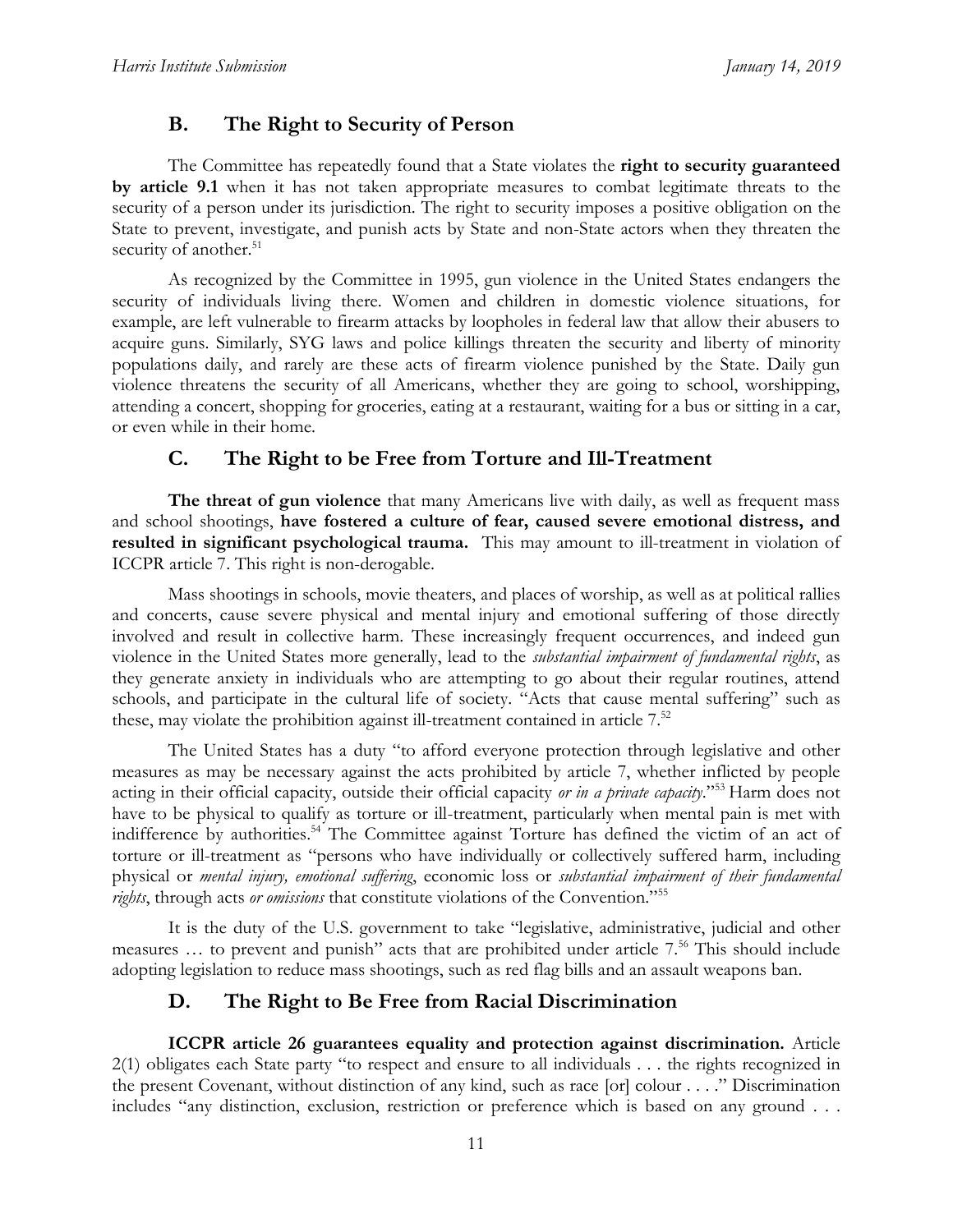which has *the purpose or effect* of nullifying or impairing the recognition, enjoyment or exercise by all persons, on an equal footing, of all rights and freedoms." 57

**Yet racial minorities, and African Americans in particular, disproportionately suffer from U.S. gun violence and the proliferation of firearms due to lax gun laws.** This Committee has already found that U.S. gun violence has a "disparate impact" on minority groups and expressed concern "about the proliferation of such laws which are used to circumvent the limits of legitimate self-[defense] in violation of the State party's duty to protect life." It has thus recommended that the U.S. government "[r]eview the Stand Your Ground laws to remove far-reaching immunity."<sup>58</sup>

The United States is obligated under the Covenant "to take affirmative action in order to diminish or eliminate *conditions which cause or help to perpetuate* discrimination prohibited by the Covenant."<sup>59</sup>

#### **E. Freedom of Religion**

**Article 18 of the ICCPR protects the non-derogable "right to freedom of thought, conscience and religion."** This right is "far-reaching and profound," must be "broadly construed,"<sup>60</sup> and includes "the right of all persons to worship or assemble in connection with a religion or belief."<sup>61</sup>

The U.N. Human Rights Council has urged States "[t]o exert the utmost efforts, in accordance with their national legislation and in conformity with international human rights and humanitarian law, to ensure that religious places, sites, shrines and symbols *are fully respected and protected* and to take additional measures in cases where they are vulnerable to desecration or destruction."<sup>62</sup>

**The proliferation of firearms and easy access to guns interferes with the right of people in the United States to worship freely because of the well-founded fear that they will become victims to firearm violence as a result of their religious choices.** Mass shootings have occurred at places of worship frequently, including Pittsburgh's Tree of Life synagogue (2018), a historically black Charleston church (2015), a church in Sutherland Springs, TX (2017), and a Sikh temple in Wisconsin (2012).

## **F. The Right to Freedom of Expression and Opinion**

**Article 19 of the Covenant protects the right to hold opinions without interference and the freedom of expression.** The right to freedom of expression and opinion are vital at the individual level and necessary for a democratic society, as the Committee explained in General Comment No. 34. <sup>63</sup> These freedoms are a precondition for the exercise of other fundamental rights, including the right to freedom of assembly, religion, and association.<sup>64</sup> Freedom of expression and opinion are non-derogable rights. 65

**Intimidation and threats of violence can restrict freedom of opinion and expression.** As General Comment No. 34 explains, article 19(1) is violated by "the harassment [or] intimidation … of a person … for reasons of the opinions they may hold" and "[a]ny form of effort to coerce the holding or not holding of any opinion is prohibited."<sup>66</sup>

Gun violence in the United States violates the right to freedom of expression and opinion when individuals are coerced, whether implicitly or expressly, into not expressing their opinion due to the fear that they will be threatened or harmed with a gun as a result. In 2011, U.S. Representative Gabrielle Giffords and eighteen others were shot during a constituent meeting and in 2016, a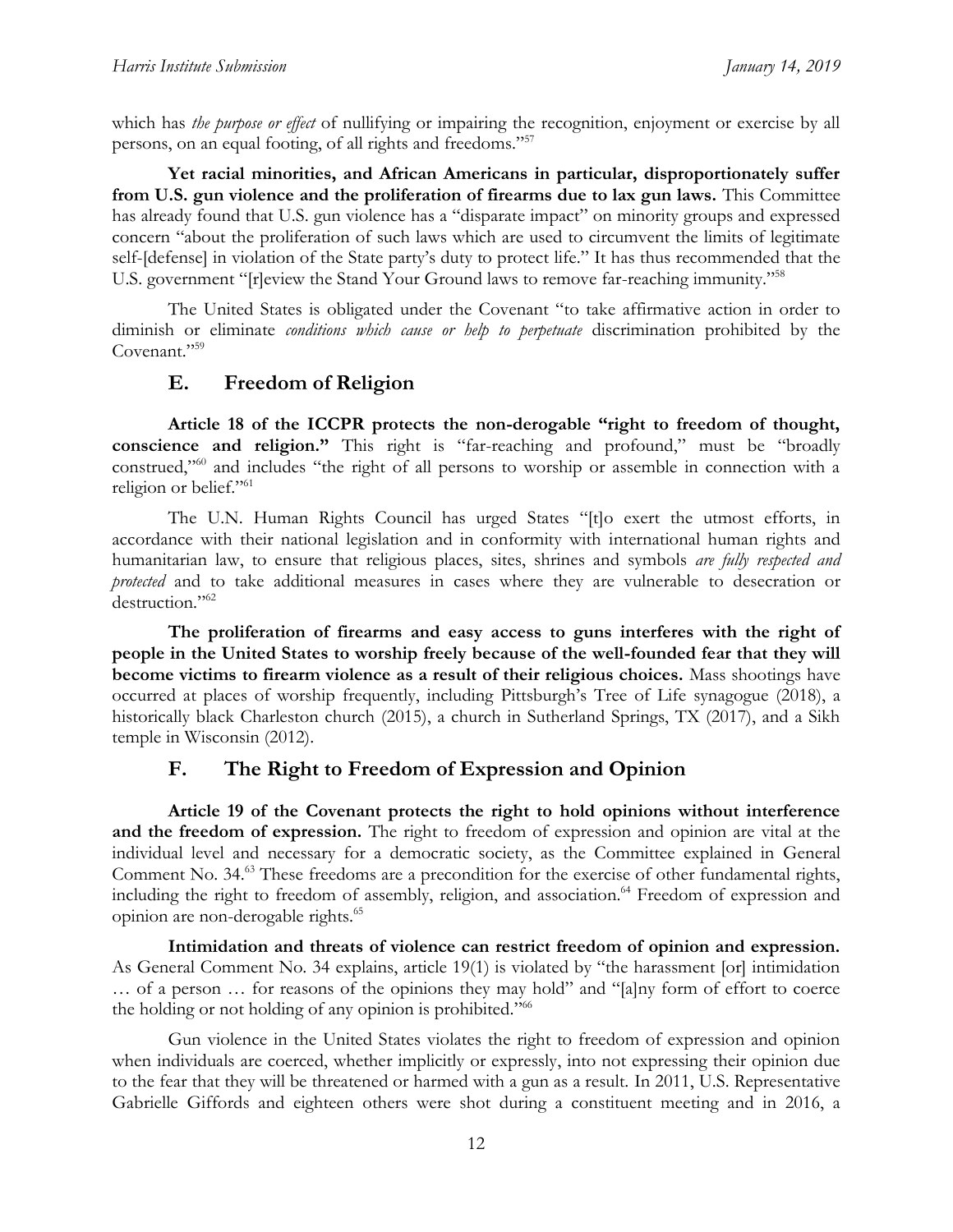shooter attacked a baseball game of Republican lawmakers, firing more than 70 rounds and critically injuring a congressman. Individuals are also at risk for firearm violence for expressing non-political opinions, with examples ranging from being shot during arguments about sexual orientation or protests during professional sports.

A free press is "essential in any society to ensure freedom of opinion and expression and the enjoyment of other Covenant rights." The Committee has called a free and unhindered press "one of the cornerstones of a democratic society."<sup>67</sup> Yet in June 2018, five people were shot dead in an attack on the Capital Gazette newsroom in Maryland. Easy access to firearms enable this kind of attack. **In 2018, the United States was added to Reporters Without Borders' list of the top five deadliest countries for journalists to work**. 68

The United States is required under the Covenant "to ensure that persons are protected from any acts by private persons or entities that would impair the enjoyment of the freedoms of opinion and expression."<sup>69</sup> It is arguably failing to fulfil this obligation by implementing reasonable restrictions on firearms.

## **G. The Right to Peaceful Assembly and Association**

**The rights to peaceful assembly and association are protected by ICCPR articles 21 and 22.** Like freedom of expression and opinion, the right to assembly and association are "essential components of democracy" and are considered foundational rights that "serve as a vehicle for the exercise of many other civil, cultural, economic, political and social rights." Assemblies are defined in international law as "an intentional and temporary gathering in a private or public space for a specific purpose,"<sup>70</sup> including rallies, demonstrations, and protests. The United States has a "positive obligation to facilitate the exercise of this right" and is responsible for protecting peaceful assemblies.<sup>71</sup> Gun violence at such assemblies discourages individuals from exercising these rights.

# **H. Special Protection for Children**

**Article 24 of the ICCPR requires special protection for children given their status as minors**, in addition to the recognition of all other rights contained within the Covenant. Yet, among all high-income countries, 91% of firearm deaths among children aged 0-14 occur in the United States. Children are required to attend schools where they fear being shot, and generally experience high rates of firearm death and injury, particularly in the context of domestic violence. **Firearm injuries are the third leading cause of death among all U.S. children aged 1-17** and firearms are one of the top seven causes of *all* unintentional childhood deaths for ages 1-14. Equally troubling is the number of children who have witnessed firearm violence – estimated at nearly 3 million a year – which has been linked to increased developmental problems and mental health issues. Non-white children are particularly at risk.

The Committee has directed States Parties that "every possible economic and social measure should be taken . . . to prevent them [children] from being subjected to acts of violence."<sup>72</sup> Many of these violations could be prevented by common sense gun laws, including safe storage requirements and the elimination of loopholes that allow domestic abusers to possess guns. Indeed, during its last review of the United States, a member of the Human Rights Committee noted "the lack of a preventive approach to domestic violence, [and] regretted that a man who was under a restraining order had been able to legally access a firearm which he had then used to kill his children."73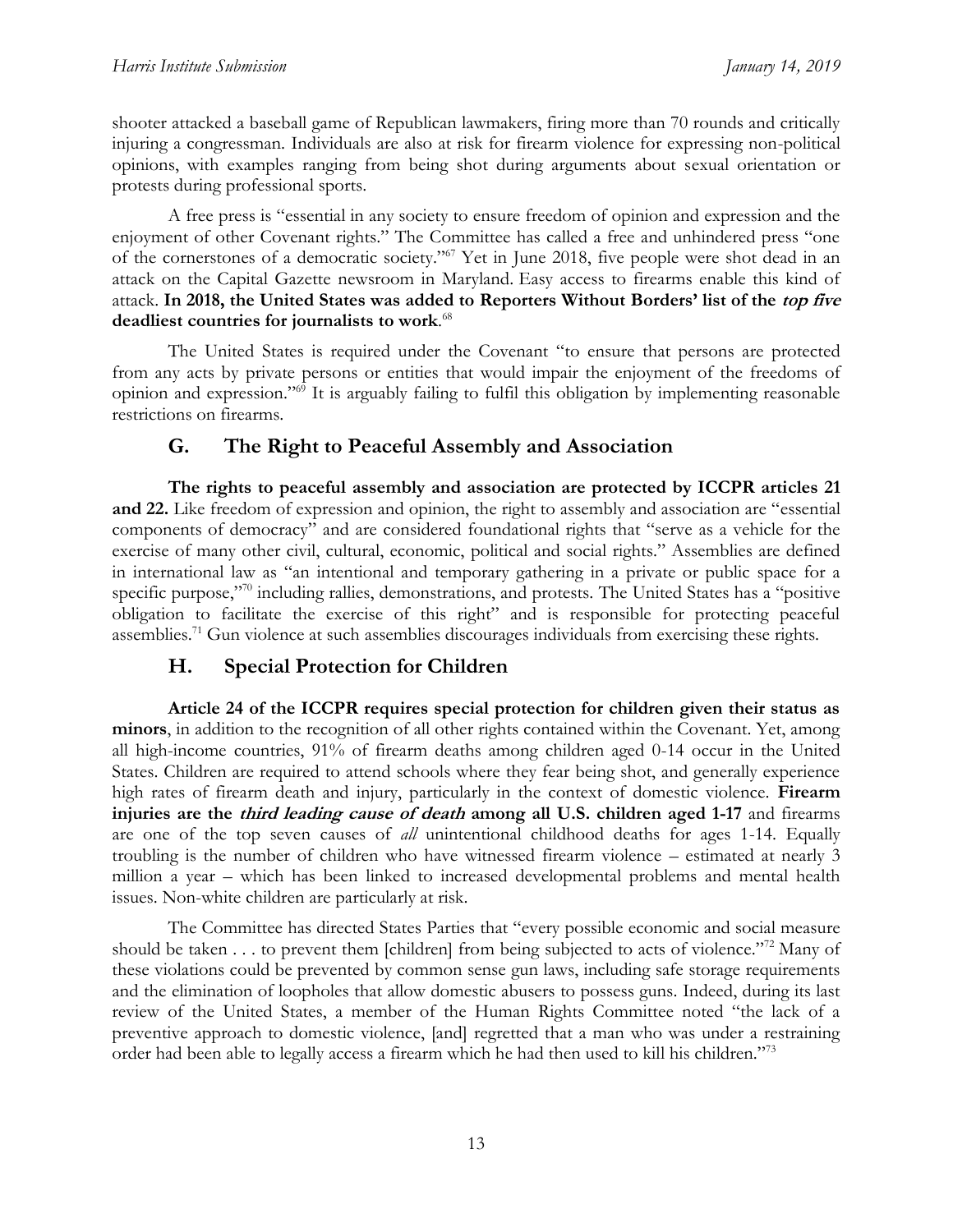# **I. Special Protection for Women**

**ICCPR article 2(1) prohibits discrimination based on sex and article 3 ensures the equal and full right of men and women to the enjoyment of all rights contained within the Covenant.** The fulfillment of these rights "requires not only measures of protection but also affirmative action designed to ensure the positive enjoyment of rights. This cannot be done simply by enacting laws."<sup>74</sup> States must take steps towards "the removal of obstacles to the equal enjoyment each of such rights . . . and the adjustment of domestic legislation so as to give effect to the undertakings set forth in the Covenant."<sup>75</sup>

**Women in the United States are sixteen times more likely to be murdered with a firearm than in other developed nations** and one of the most common circumstances under which this happens is domestic violence. Abused women are five times more likely to be killed if their abuser owns a gun. International law recognizes domestic violence as a *public concern* that requires State action to prevent. Gaps in federal gun legislation, particularly the Lautenberg Amendment, have enabled this particular type of gun violence, which disproportionately harms women. This is inconsistent with the State's duty "to take special measures of protection towards persons in situation of vulnerability whose lives have been placed at particular risk because of specific threats or pre-existing patterns of violence [including] . . . victims of domestic and genderbased violence."<sup>76</sup> Gun violence in the United States violates women's right to life and security and prevents their equal enjoyment of other human rights in violation of international law.

#### **VI. RECOMMENDATIONS FROM OTHER HUMAN RIGHTS BODIES**

Former **U.N. High Commissioner for Human Rights** Prince Zeid Ra'ad al-Hussein released a report detailing the human rights concerns associated with the private purchasing, possession and use of guns, finding that "[f]irearms-related violence and insecurity [] pose direct risks to the rights to life, security and physical integrity, and also affect other civil, political, social, economic and cultural rights such as the rights to health, education, an adequate standard of living and social security and the right to participate in cultural life" and calling for States to protect their citizens from the right-depriving violence associated with the sale and use of guns.<sup>77</sup> The High Commissioner specifically highlighted the U.S. failure to regulate the sale and use of guns after a particularly horrific mass shooting at Pulse night club in Orlando, Florida, stating, "[i]t is hard to find a rational justification that explains the ease with which people can buy firearms, including assault rifles, in spite of prior criminal backgrounds, drug use, histories of domestic violence and mental illness, or direct contact with extremists – both domestic and foreign." He asked: "How many more mass killings of school-children, of co-workers, of African-American churchgoers . . . will it take before the United States adopts robust gun regulation?"<sup>78</sup> Unfortunately, the answer always seems to be, at least one more.

The **Inter-American Commission on Human Rights** has encouraged the United States to redress gun violence<sup>79</sup> and emphasized the need for the U.S. government to adopt effective gun control measures, such as "effective background checks, and psychological testings, as well as other effective measures on license and registration requirements, such as restricting assault weapons – such as the AR-15-style rifle." The Commission also highlighted the importance of heading "red flags" and urged "the State to undertake systematic studies of these phenomena in order to formulate effective policy to prevent future gun violence." IACHR Commissioner Margarette May Macaulay, Rapporteur for the United States, has emphasized that mass shootings in the United States are preventable. She recently observed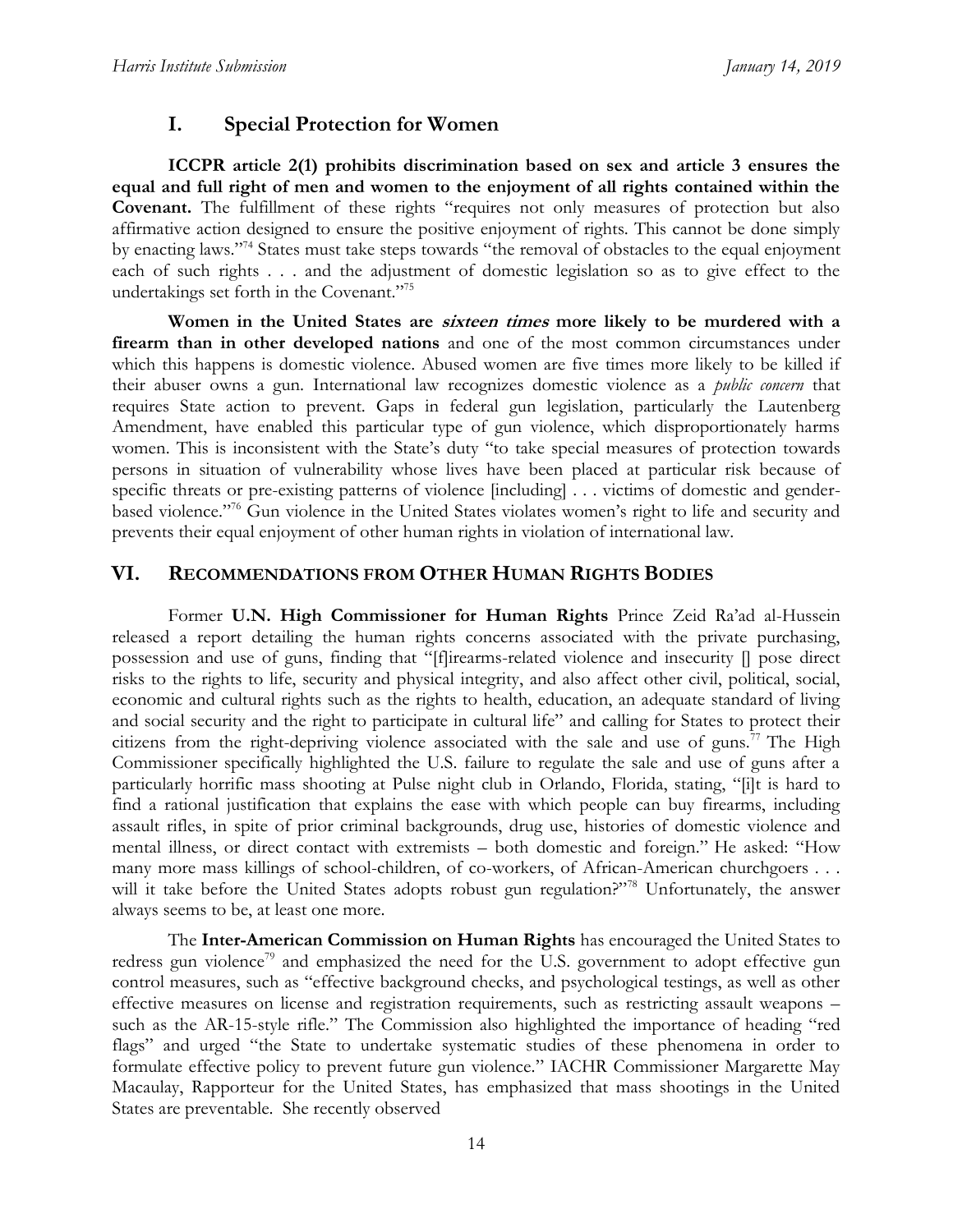[i]mmediate Congressional action on this issue to reform gun laws in the United States and prevent further slaughter is urgent. … we call on the State to lift the ban on government financing of studies of the causes of gun violence, and to prioritize studies of the links between domestic and other interpersonal violence and gun violence in order to formulate evidence-based policy that will effectively protect the US population, including women, children, and families.<sup>80</sup>

The Commission held a hearing in February 2018 on the "Regulation of Gun Sales and Social Violence in the United States." The Harris Institute was one of four organizations presenting testimony at this hearing. Our testimony requested the Commission to urge the United States to adopt international best practices with respect to the sale and regulation of firearms, hold a thematic hearing with survivors, families of victims, and representatives of impacted communities, and conduct a study on school shootings.<sup>81</sup>

The United States is also a party to the **International Covenant on the Elimination of Racial Discrimination**, which protects the equal enjoyment of numerous rights – including life, health, security, and freedom of religion – regardless of race. Daily gun violence may be depriving citizens of their rights under ICERD. The Committee on the Elimination of Racial Discrimination has previously urged the United States to take "take effective legislative and policy measures to fulfil its obligation to protect the right to life and to reduce gun violence," including by adopting legislation requiring background checks for all private firearm transfers, prohibiting concealed handgun carry in public places, and reviewing the Stand Your Ground laws.<sup>82</sup>

The **Special Rapporteur on Violence against Women, its Causes and Consequences** has advised the United States to

Enhance gun control measures, by ensuring an adequate background check system to capture all relevant elements that determine an individual's suitability for gun ownership. Background checks for licensed individuals should be revisited periodically to determine continued suitability. States should have clear gun removal policies when intervening in domestic violence cases, including the possibility of removal of guns after the first notification of domestic disputes. Gun dealers should be penalized for illegally selling guns and also for failure to report stolen guns which are subsequently used to commit crimes.<sup>83</sup>

More generally, the Special Rapporteur has also advised States to "duly take into account possession of or access to firearms by perpetrators" of violence.<sup>84</sup>

The **U.N. Human Rights Council** reiterated the aforementioned suggestions on curbing gun violence during its 2015 Universal Periodic Review of the United States.<sup>85</sup> Several additional recommendations were issued, including to "[t]ake necessary measures to reduce gun violence […] which disproportionately affect members of racial and ethnic minorities," "[a]dopt legislation expanding the verification of personal backgrounds for all acquisitions of firearms."<sup>86</sup> The United States, under the Obama administration, replied that it "strongly support[ed] expanding the number of firearms transfers that are subject to background checks but with limited, common-sense exceptions (e.g., certain transfers between family members, temporary transfers for hunting/sporting)."<sup>87</sup> In response to the recommendation that it "[c]onsider the adoption of legislation to enhance the verification of the records for all fire arms transfers and the revision of the laws that stipulate self-defence without limitations,"<sup>88</sup> however, the United States said: "[w]e do not support the part of this recommendation asking us to revise laws that permit individuals to defend themselves when violently attacked."<sup>89</sup>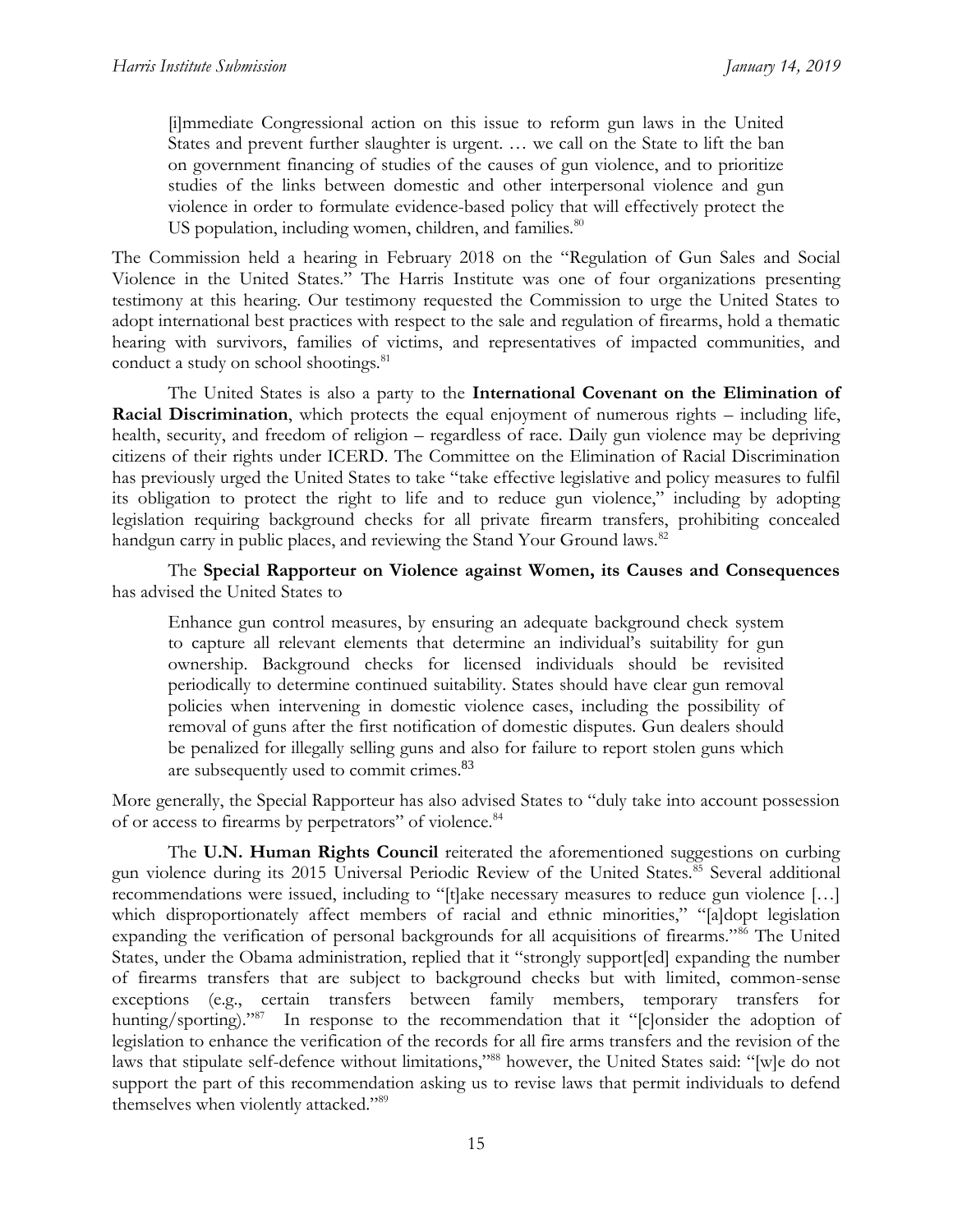Although the **Committee against Torture** has not made recommendations to the United States related to gun violence, it has expressed the view that "strict national firearm control measures are necessary."<sup>90</sup> The **Committee on the Rights of the Child** has also addressed the proliferation of firearms and expressed particular concern about the high proportion of children carrying them. It "considered that it was imperative to take all necessary measures to ensure that children did not have access to small arms and/or light weapons and that those already in possession of weapons be disarmed."<sup>91</sup>

The preamble of the **World Health Organization (WHO)** Constitution calls the right to health "one of the fundamental rights of every human being" and defines health as "a state of complete physical, mental and social well-being and not merely the absence of disease or infirmity." This right is also protected by the American Declaration (article XI) and the International Covenant on Economic, Social and Cultural Rights (article 12). The **Committee on Economic, Social and Cultural Rights** has previously expressed concern at the large number of suicides committed with easily accessible firearms in a State Party and recommended that the State take measures to combat this problem, including "by restricting access to firearms kept at home in connection with service in the army."<sup>92</sup> Likewise, the WHO has acknowledged that effective interventions are especially available in the area of gun-related violence and has deemed the easy availability of firearms to be a main risk factor for small arms violence and homicide. In a 2002 report it concluded that gun violence is largely preventable and suggested that "efforts to reduce the promotion and use of availability of firearms should be encouraged, with increased industry regulation to prevent criminals accessing weapons and to protect children from the ill-effects of firearms availability."<sup>93</sup> Yet, in 2017 U.S. gun violence caused over 39,000 deaths and more than 130,000 non-fatal injuries, as well as widespread mental and psychological harm, amounting to a serious public health crisis.

This Committee can, and has, referred to the decisions of other human rights instruments and bodies to aid its interpretation and implementation of the Convention. The international instruments mentioned above support our conclusion that the gun violence crisis in the United States is depriving U.S. citizens of their human rights.

#### **VII. RECOMMENDATIONS**

We request that the Committee urge the United States to adopt international best practices with respect to the sale and regulation of firearms, including, but not limited to:

- a. **Require comprehensive background checks for the purchase and ownership of all firearms and eliminate the private gun transaction loophole.** Implement stricter and universal background checks for the purchase of firearms, regardless of the seller;
- b. **Adopt legislation requiring a license for the possession and purchase of any type of firearm.** Licenses should be required for the purchaser regardless of if the seller is a licensed dealer or not. Licensing should require, at the minimum, a background check, including of mental health history, safety training, a practical test of firearm skill and safe handling, and a written knowledge test. Licenses should have limitations on the duration of validity and require a new background check and re-testing for renewal. License holders should also be required to obtain an additional permit for the purchase of handguns, which should be limited in duration and allow only one handgun per permit;
- c. **Adopt legislation requiring the licensure of all firearm sellers.** Firearm sellers should be required to keep careful records of all sales and inventory of firearms *and* ammunition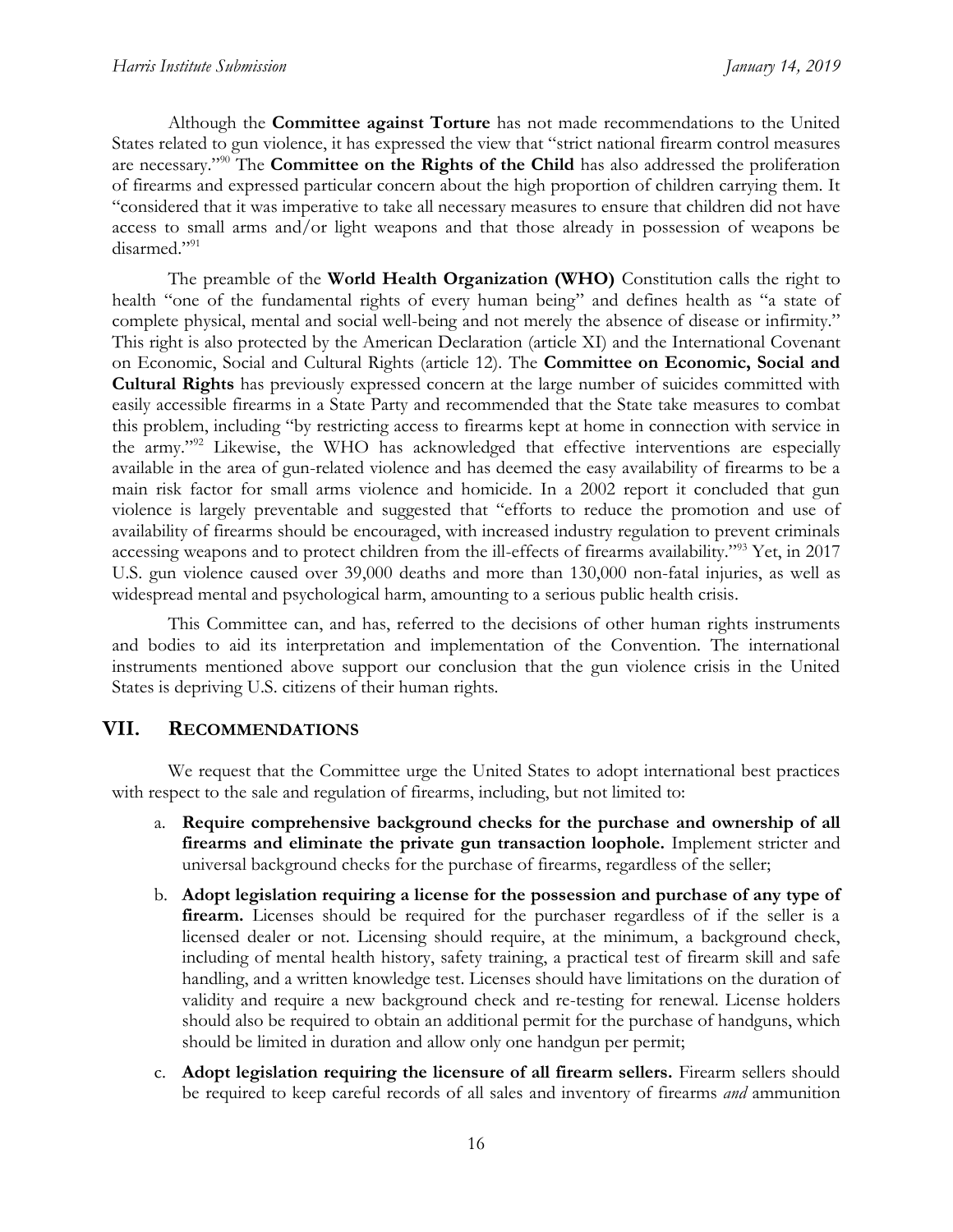and to submit these records to law enforcement and the ATF. Sellers should be required to report suspicious buying activity (i.e. over a certain quantity by an individual within a short time period) immediately to law enforcement. Law enforcement and/or ATF agents should be required and permitted to conduct regular compliance inspections of dealers and to maintain a centralized database of firearm and ammunition sales;

- d. **Adopt restrictions on the sale and possession of high-capacity and assault weapons** such as the AR-15 style rifle used in the Parkland school shooting, which greatly increase the fatality of shootings;
- e. **Adopt legislation banning the sale and possession of bump stocks,** a gun accessory that modifies a semi-automatic firearm to make it easier to fire rounds quickly, and which was used by the gunman in the Las Vegas shooting, the deadliest mass shooting in U.S. history;
- f. **Adopt legislation requiring the safe storage of firearms in homes with children and dangerous persons** to prevent individuals like the Santa Fe High School shooter from acquiring firearms and committing mass shootings;
- g. **Require prompt reporting of stolen guns from private citizens** to help reduce illegal firearm tracking and keep guns out of the hands of criminals;
- h. **Enact a federal "Red Flag Bill" allowing for extreme risk protection orders** to temporarily remove access to firearms from individuals at immediate risk to themselves or others;
- i. **Prohibit domestic abusers from buying and possessing guns by closing the loopholes in the Lautenberg Amendment,** which allows abusers in dating (not married) relationships, convicted stalkers, and those with temporary restraining orders to buy and own firearms;
- j. **Repeal the Dickey Amendment, effectively banning CDC funding for gun-related research,** and provide sufficient funding and resources for research on firearm safety and gun violence prevention;
- k. **Repeal the Tiahrt Amendments** and remove the restrictions placed on ATF which limit its ability to effectively do its job;
- l. **Reject the proposed "Concealed Carry Reciprocity Act"** and instead encourage states to follow the lead of those jurisdictions that have been successful at adopting stricter gun control laws;
- m. **Support local violence prevention and intervention programs** that are proven to reduce gun violence; and
- n. **Prohibit SYG Laws** that allow private citizens to deprive others of life and disproportionately harm African Americans;
- o. **Require implicit bias and de-escalation trainings** for all law enforcement officers to reduce the discriminatory impact of police shootings on African Americans and other minority groups.

These measures would be constitutional under *Heller* and have been proven to be effective. Similar measures have been shown to reduce firearm deaths and injuries and nearly eliminate mass shootings in other countries. These recommendations are consistent with those made by many of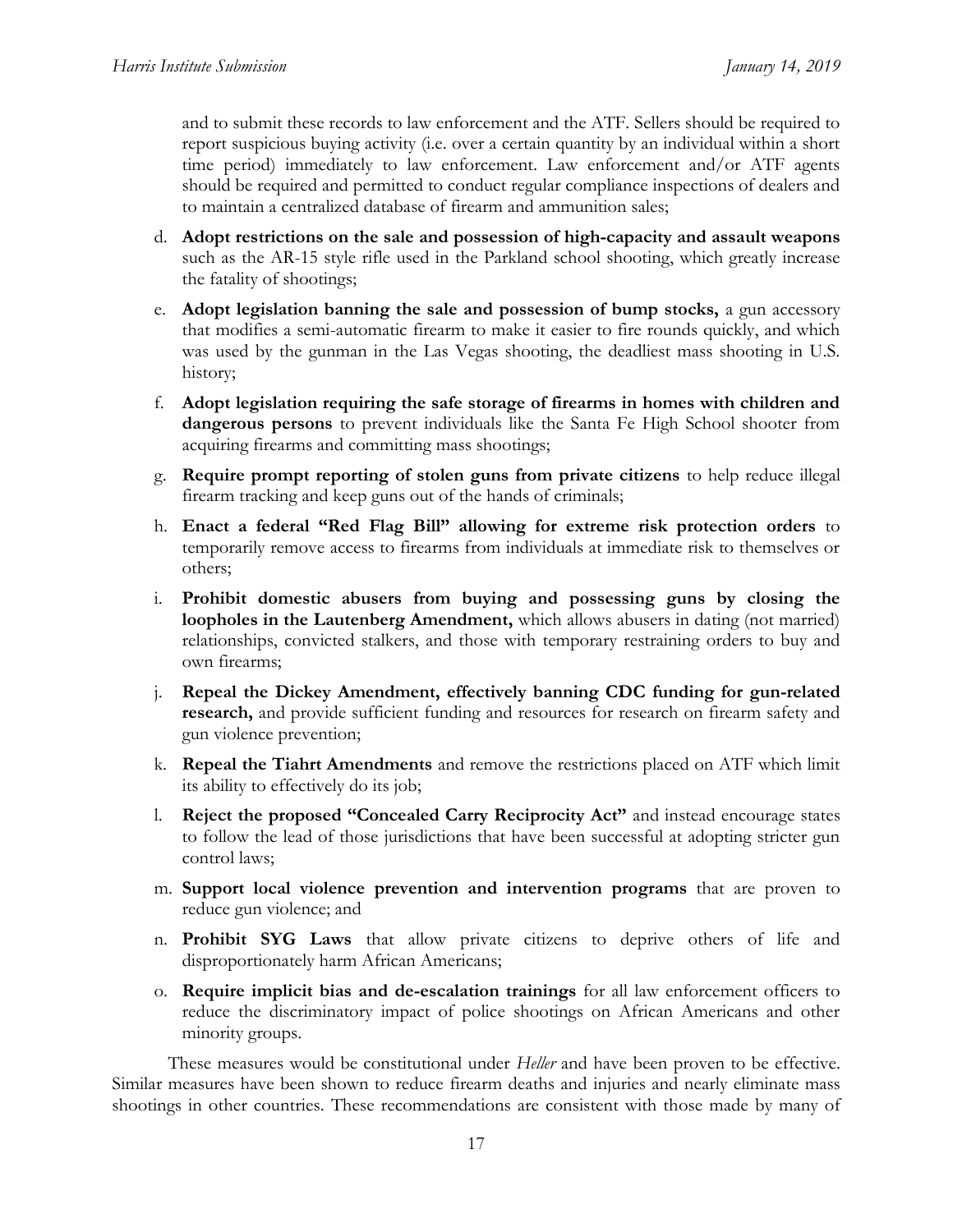the leading organizations in this field, including the Brady Campaign to Prevent Gun Violence, Giffords Law Center to Prevent Gun Violence, Everytown for Gun Safety, and the Center for American Progress.

#### **VIII. SUGGESTED QUESTIONS FOR THE STATE PARTY**

- 1) Why hasn't the U.S. government reinstated the assault weapons ban that expired in 2004, despite the fact that firearms covered under it have since been used in some of the worst mass and school shootings in U.S. history?
- 2) Why hasn't the U.S. government closed the private gun transaction loophole and adopted legislation requiring universal background checks for individuals seeking to own, possess, purchase, or otherwise acquire a firearm?
- 3) Why hasn't the U.S. government passed a federal safe-storage or gun lock statute, especially in households with minors?
- 4) Will the U.S. government adopt legislation requiring the licensing of all firearm sellers and require them to keep careful records of firearm inventory?
- 5) Will the U.S. government repeal the Tiahrt Amendments, remove restrictions on the ATF, and provide funding and support for the agency to conduct regular compliance inspections of dealers and to maintain a centralized database of firearm and ammunition sales?
- 6) Has the U.S. government considered adopting a red-flag bill allowing for extreme risk protection orders to temporarily remove access to firearms from individuals at immediate risk to themselves or others?
- 7) Has the U.S. government considered adopting legislation requiring the safe storage of firearms in households with children or at-risk individuals?
- 8) Will the U.S. government close loopholes in the Lautenberg Amendment to prohibit domestic abusers and stalkers from buying and possessing guns?
- 9) Will the U.S. government increase funding for research on gun violence prevention and repeal the Dickey Amendment?
- 10) Will the U.S. government reject the proposed "Concealed Carry Reciprocity Act" that would require concealed carry permits issued in one state to be honored by all states in the country?
- 11) What is the status of the U.S. government's review of Stand-Your-Ground laws and are there plans to prohibit these laws, the majority of which were adopted in the past 15 years and which disproportionately harm African Americans of life?

## **IX. CONCLUSION**

Since 2013, an average of one school shooting each week and one mass shooting each day takes place in the United States. Nearly 3 million children witness a firearm shooting each year. This gun violence crisis has serious mental health and developmental consequences.

In 1995, this Committee expressed concern at the ease with which individuals could access firearms. In 2014, the Committee found, in relation to the United States, that "the obligation to effectively protect also requires efforts to curb violence that include the continued pursuit of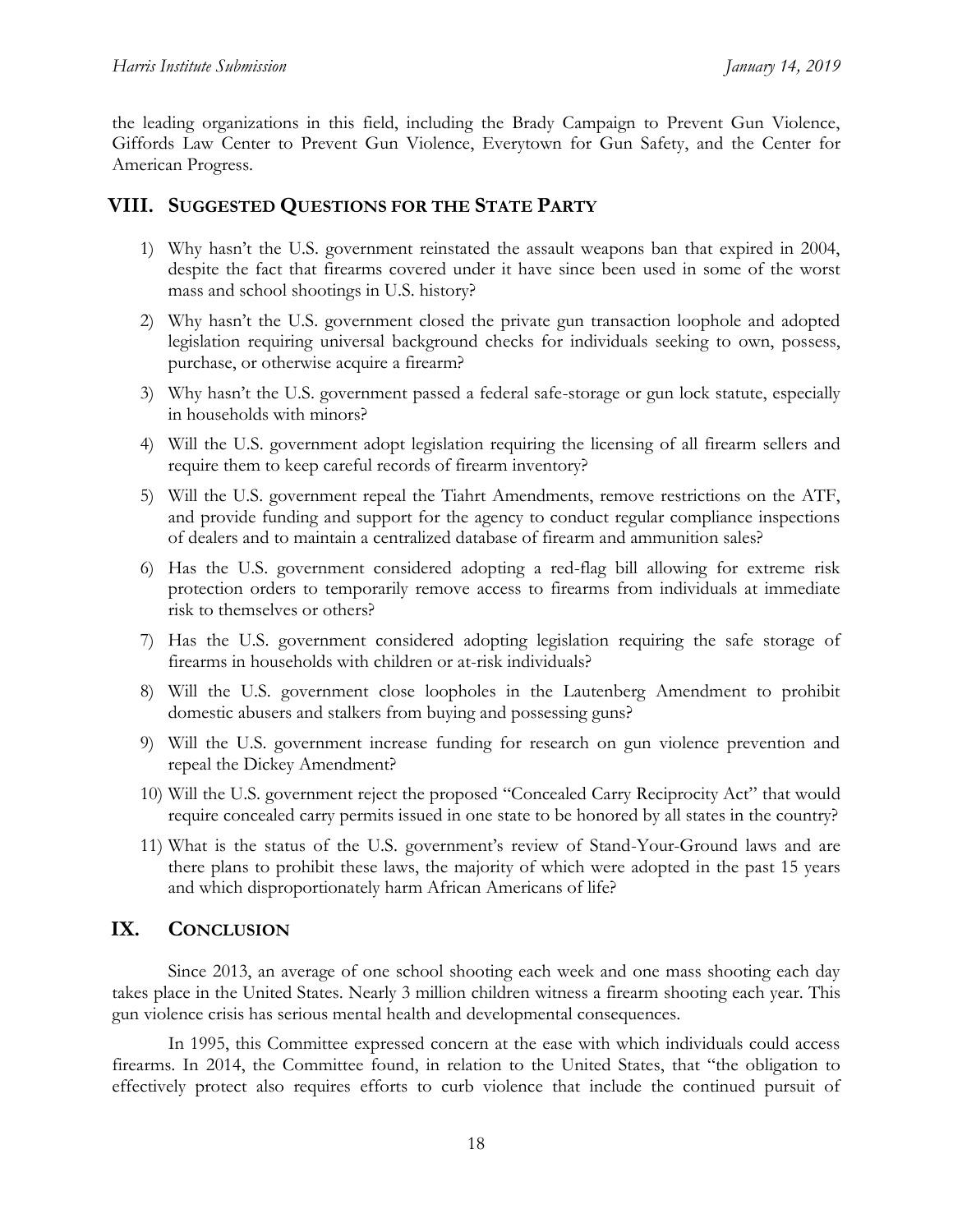legislation requiring background checks for all private firearm transfers" and that the United States should "ensure strict enforcement of the Domestic Violence Offender Gun Ban of 1996."

Rather than taking affirmative action to prevent gun violence and providing additional resources for the effective enforcement of current laws, the U.S. government has decreased protection for its population by relaxing its laws and creating roadblocks for the agencies tasked with enforcing gun regulations. Given the frequency with which gun violence now occurs in the United States, the U.S. failure to adopt effective measures, including legislation, may violate its human rights obligations.

We urge the Committee to request the U.S. government to encourage states to follow the lead of those jurisdictions that have been successful at adopting stricter gun control laws. Similar gun control measures have proven effective in other countries, both in terms of stopping mass shootings and in reducing death and injury from gun violence, and studies have shown that the incidence of U.S. gun violence drops following the adoption of sensible gun regulations.

A finding by this Committee that the U.S. government has failed to act reasonably to address America's gun violence crisis, in violation of its treaty obligations, could be particularly persuasive. Although the Committee's decision may not be binding as a formal matter, it would command great respect and have the potential to influence domestic policy and legal interpretation.<sup>94</sup>

Respectfully submitted,

#### **Whitney R. Harris World Law Institute**

 $\mathbf{B} \mathbf{y}: \underline{\hspace{1cm}} \forall \mathbf{B} \mathbf{y}: \underline{\hspace{1cm}} \forall \mathbf{B}$ 

Leila Nadya Sadat Madaline M. George James Carr Professor of International Criminal Law Fellow, Whitney R. Harris World Law Institute Director, Whitney R. Harris World Law Institute Washington University School of Law

#### **Submission supported by:**

Christina M. Cerna Georgetown University Law Center

Geoff Dancy Tulane University Department of Political Science

Aaron Xavier Fellmeth Sandra Day O'Connor College of Law

Barbara Frey Human Rights Program, University of Minnesota

Jennifer M. Green Human Rights Litigation and International Advocacy Clinic, University of Minnesota

Jonathan Hafetz Seton Hall University School of Law

 David Konig Washington University School of Law

Kimberly J. Mitchell Crimes against Children Research Center, University of New Hampshire

Jennifer Prestholdt The Advocates for Human Rights

Paola (Poli) Rijos Institute for Public Health, Washington University in St. Louis

Jaclyn Schildkraut State University of New York at Osweg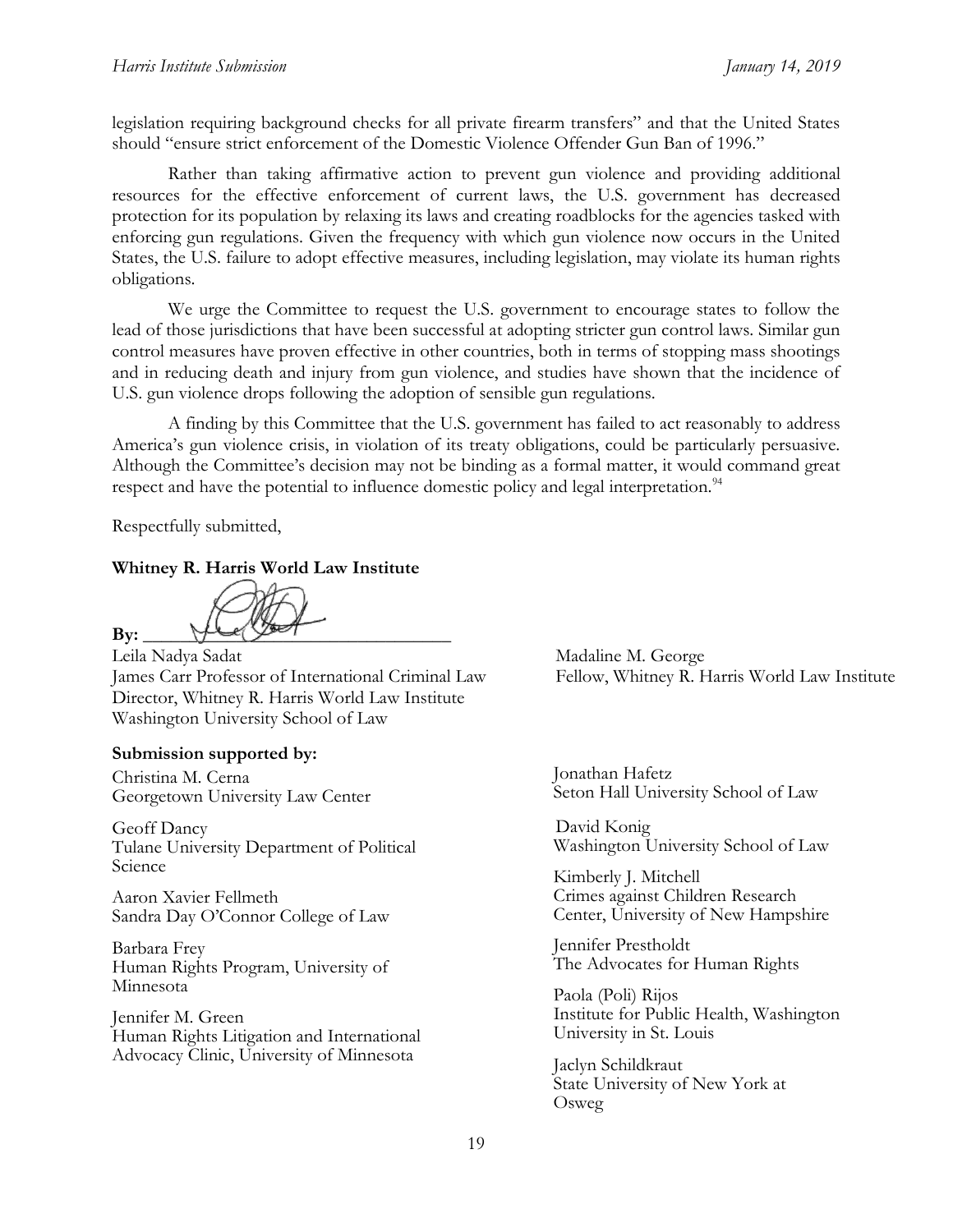2 *See* Colleen L. Barry et al., *After Newtown – Public Opinion on Gun Policy and Mental Illness*, 368 NEW ENG. J. MED. 1077 (2013); Kim Parker et al., *[America's Complex Relationship With Guns](http://www.pewsocialtrends.org/2017/06/22/americas-complex-relationship-with-guns/),* PEW RESEARCH CTR. (June 22, 2017).

<sup>3</sup> Center for Disease Control and Prevention, *[WONDER, About Underlying Cause of Death \(1999-](https://wonder.cdc.gov/controller/saved/D76/D48F344) [2017\)](https://wonder.cdc.gov/controller/saved/D76/D48F344)*; Center for Disease Control and Prevention, *[WISQARS, Nonfatal Injury Reports \(2000-2017\)](https://webappa.cdc.gov/sasweb/ncipc/nfirates.html)*.

4 *See [Access Denied](https://everytownresearch.org/reports/access-denied/)*, EVERYTOWN FOR GUN SAFETY (2013).

5 *See* Sauaia et al., *Fatality and Severity of Firearm Injuries in a Denver Trauma Center, 2000-2013,* 315 JAMA 2465 (2016); Garen J. Wintemute, *The Epidemiology of Firearm Violence in the 21st Century United States*, 36 ANN. REV. PUB. HEALTH 5 (2015).

<sup>6</sup> Chelsea Parsons et al., *[America's Youth Under Fire](http://www.americanprogress.org/issues/guns-crime/reports/2018/05/04/450343/americas-youth-fire/),* CTR. FOR AMERICAN PROGRESS (May 4, 2018); *[Protect Children Not Guns Factsheet, 2016 Child Gun Deaths,](http://www.childrensdefense.org/wp-content/uploads/2018/08/cdf-protect-children-not-guns.pdf)* CHILDREN'S DEFENSE FUND (Feb. 2018); Katherine Fowler et al., *Childhood Firearm Injuries in the United States*, 140 AM. ACAD. PEDIATRICS (July 2017).

<sup>7</sup> *[Mass Shootings Becoming More Frequent](http://www.hsph.harvard.edu/news/hsph-in-the-news/mass-shootings-becoming-more-frequent/)*, HARV. SCH. PUB. HEALTH (2014). *See* German Lopez, Ryan Mark & Soo Oh, *[After Sandy Hook We Said Never Again. and Then We Let 1,692 Mass Shootings Happen](http://www.vox.com/a/mass-shootings-sandy-hook)*, VOX (last updated Jan.. 14, 2019).

<sup>8</sup> [School Shooting Database,](https://www.washingtonpost.com/graphics/2018/local/school-shootings-database/?utm_term=.98691a5f45d5) WASH. POST (accessed May 27, 2018).

<sup>9</sup> See Madeline Drexler, *Guns & Suicide: The Hidden Toll*, HARV. SCH. PUB. HEALTH MAGAZINE (Spring 2013).

<sup>10</sup> Douglas J. Wiebe, *Homicide and Suicide Risks Associated With Guns in the Home: A National Case-Control Study*, 41 ANNALS OF EMERGENCY MED. 771, 780 (2003); Matthew Miller et al., *Firearm Availability and Suicide, Homicide, and Unintentional Firearm Deaths Among Women*, 79 J. URBAN HEALTH 26 (2002); Michael Siegel & Emily F. Rothman, *Firearm Ownership and Suicide Rates Among US Men and Women, 1981–2013,* 106 AM. J. PUBLIC HEALTH 1316, 1317 (2016).

<sup>11</sup> M. Miller & David Hemenway, *Guns and Suicide in the United States,* 359 N. ENGL. J. MED. 672 (2008); *see also* Justin Thomas Briggs & Alexander Tabarrok, *Firearms and Suicides in US States*, 37 INT'L REV. OF LAW & ECO.180 (2014).

<sup>12</sup> Erin Grinshteyn & David Hemenway, *Violent Death Rates: The US Compared with Other High-Income OECD Countries, 2010*, 129 AM. J. MED. 266 (2016).

<sup>&</sup>lt;sup>1</sup> See generally Harris Institute, *Initiative on Gun Violence and Human Rights*. For a more comprehensive analysis, see Leila Nadya Sadat & Madaline George, *The U.S. Gun Violence Crisis: Human Rights Perspectives and Remedies*, Washington University in St. Louis Legal Studies Research Paper No. 19-01-11 (Jan. 2019), *available at* [https://papers.ssrn.com/sol3/papers.cfm?abstract\\_id=3317143.](https://papers.ssrn.com/sol3/papers.cfm?abstract_id=3317143)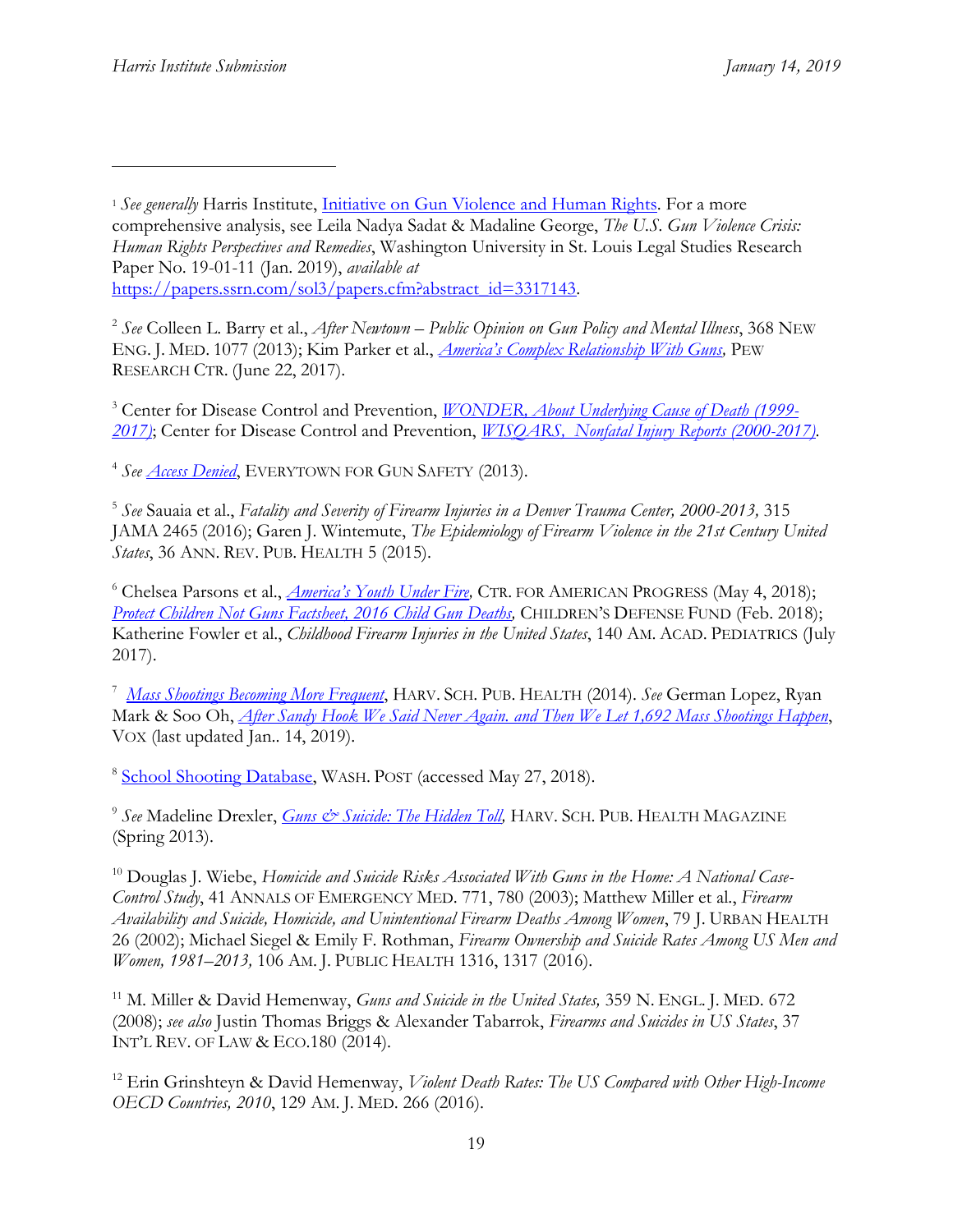<sup>13</sup> Linda E. Saltzman et al., *Weapon Involvement and Injury Outcomes in Family and Intimate Assaults*, 267 JAMA 3043 (1992).

<sup>14</sup> April Zeoli et al., *Analysis of the Strength of Legal Firearms Restrictions for Perpetrators of Domestic Violence and Their Association with Intimate Partner Homicides*, 187 AM. J. EPIDEMIOLOGY 1449 (2018).

<sup>15</sup> *[Fatal Force](https://www.washingtonpost.com/graphics/2018/national/police-shootings-2018/?utm_term=.9496a23021c7)*, WASH. POST (last updated Jan. 3, 2019) [hereinafter 'Washington Post Police Shootings Database'].

<sup>16</sup> *See* Madison Park, *[Police Shootings: Trials, Convictions are Rare for Officers,](https://www.cnn.com/2017/05/18/us/police-involved-shooting-cases/index.html)* CNN (Mar. 27, 2018).

<sup>17</sup> *See* Lisa M. Hepburn & David Hemenway, *Firearm Availability and Homicide: A Review of the Literature*, 9 AGGRESSION & VIOLENT BEHAV. 417 (2004).

<sup>18</sup> Molly Pahn et al., *[Gun Violence in the US Kills More Black People and Urban Dwellers](https://theconversation.com/gun-violence-in-the-us-kills-more-black-people-and-urban-dwellers-86825)*, THE CONVERSATION (Nov. 8, 2017).

<sup>19</sup> Corinne A. Riddell et al., *Comparison of Rates in Firearm and Nonfirearm Homicide and Suicide in Black and White Non-Hispanic Men, by U.S. State*, 168 ANNALS OF INTERNAL MED. 712 (2018).

<sup>20</sup> *See [The Counted](https://www.theguardian.com/us-news/series/counted-us-police-killings)*, THE GUARDIAN.

<sup>21</sup> *["Stand Your Ground" Laws](https://lawcenter.giffords.org/gun-laws/policy-areas/guns-in-public/stand-your-ground-laws/)*, GIFFORDS LAW CTR. TO PREVENT GUN VIOLENCE.

<sup>22</sup> Reese et al., *Screening for Traumatic Stress Among Survivors of Urban Trauma*,73 J. TRAUMA ACUTE CARE SURG. 462 (2012).

<sup>23</sup> *See, e.g.,* Christine A. Henriksen et al*., The Psychological Impact of Terrorist Attacks: Examining a Dose-Response Relationship between Exposure to 9/11 And Axis I Mental Disorders,* 27 DEPRESSION & ANXIETY 993 (2010); David Finkelhor et al., *Children's Exposure to Violence: A Comprehensive National Survey,* 2, NAT'L SURV. OF CHILDREN'S EXPOSURE TO VIOLENCE, U.S. DEP'T OF JUSTICE & CTR. FOR DISEASE CONTROL & PREVENTION (2009); David Finkelhor et al., *Prevalence of Childhood Exposure to Violence, Crime, and Abuse: Results from the National Survey of Children's Exposure to Violence*, 169 JAMA PEDIATRICS 746, 751 (2015).

<sup>24</sup> *See e.g.*, Sarah R. Lowe & Sandro Galea, *The Mental Health Consequences of Mass Shootings*, 18 TRAUMA, VIOLENCE & ABUSE 62 (2017); James M. Shultz et al., *Multiple Vantage Points on the Mental Health Effects of Mass Shootings,* 16 CURRENT PSYCHIATRY REP. 469 (2014); Amanda M. Vicary & R. Chris Fraley, *Student Reactions to the Shootings at Virginia Tech and Northern Illinois University: Does Sharing Grief and Support Over the Internet Affect Recovery?* 35 PERSONALITY & SOC. PSYCHOL. BULL. 1555, 1559 (2010); Joseph R. Bardeen et al., *Emotion Regulation Difficulty as a Prospective Predictor of Posttraumatic Stress Symptoms Following a Mass Shooting,* 27 J. ANXIETY DISORDERS 188 (2013).

<sup>25</sup> Addington, *Students' Fear after Columbine: Findings from a Randomized Experiment*, 19 QUANTITATIVE CRIMINOLOGY 367, 379 (2003); Fallahi & Lesik, *The Effects of Vicarious Exposure to the Recent Massacre at Virginia Tech*, 1 PSYCHOL. TRAUMA: THEORY, RES., PRAC. & POL'Y 220, 227 (2009).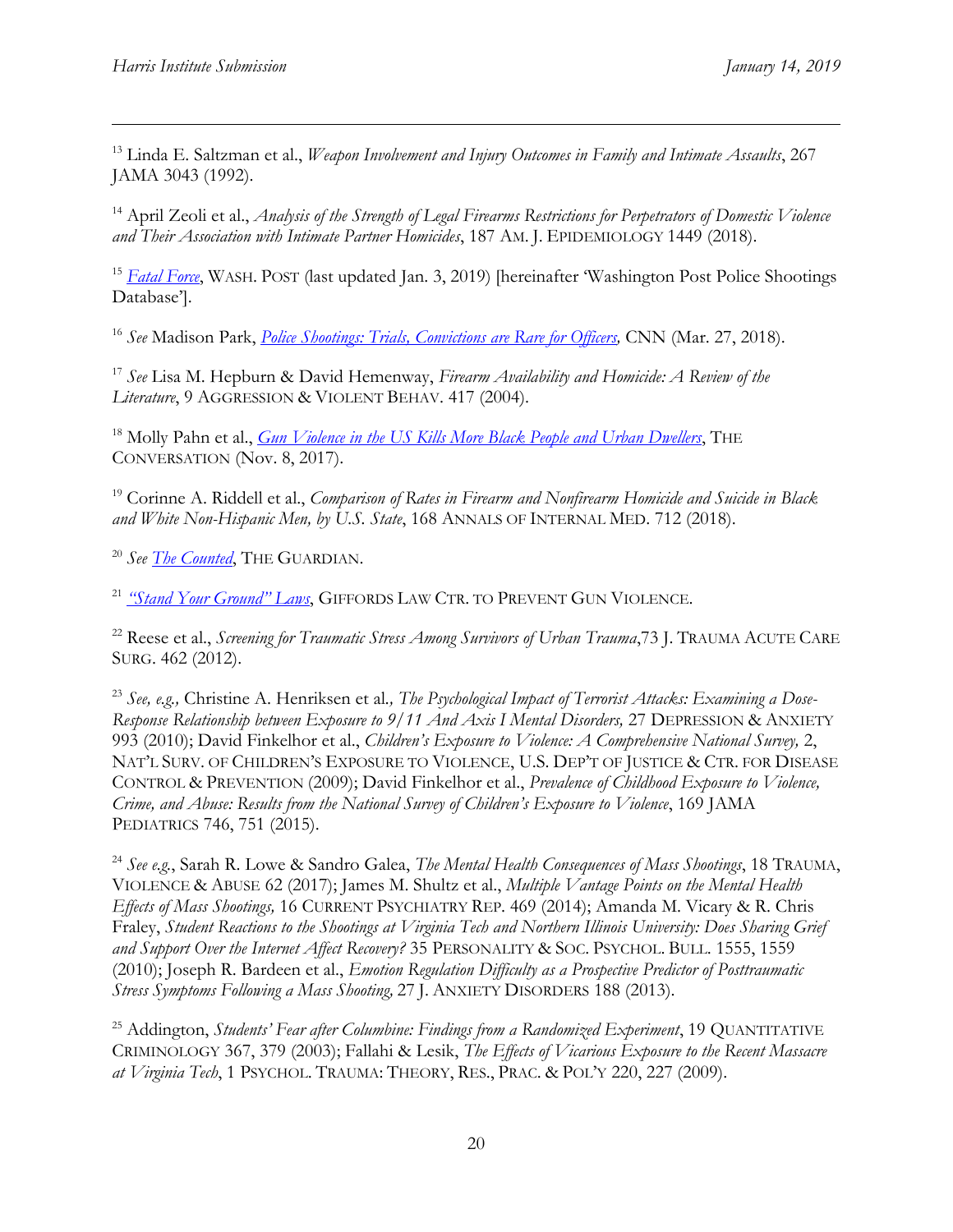<sup>26</sup> *Post-Heller Litigation Summary*, GIFFORDS LAW CTR. TO PREVENT GUN VIOLENCE (Apr. 2017).

<sup>27</sup> [Pressure Leads to Progress](https://giffords.org/about/our-victories/pressure-leads-to-progress/), GIFFORDS LAW CTR. TO PREVENT GUN VIOLENCE (updated Dec. 2018).

<sup>28</sup> *See [Concealed Carry,](https://lawcenter.giffords.org/gun-laws/policy-areas/guns-in-public/concealed-carry/)* GIFFORDS LAW CTR. TO PREVENT GUN VIOLENCE; *[Guns in School](http://lawcenter.giffords.org/gun-laws/policy-areas/guns-in-public/guns-in-schools/)*, GIFFORDS LAW CTR. TO PREVENT GUN VIOLENCE.

<sup>29</sup> Garen J. Wintemute et al., *[Private-Party Gun Sales, Regulation, and Public Safety](https://www.nejm.org/doi/pdf/10.1056/NEJMp1006326)*, 363 NEW ENG. J. MED. 508, 509 (2010). Only eleven states and the District of Columbia mandate background checks for all sales and transfers of all classes of firearms. *See [Universal Background Checks](https://lawcenter.giffords.org/gun-laws/policy-areas/background-checks/universal-background-checks/)*, GIFFORDS LAW CTR. TO PREVENT GUN VIOLENCE.

<sup>30</sup> Only thirteen states and the District of Colombia have some form of licensing requirement – but half apply only to handguns. *See generally [Licensing](https://lawcenter.giffords.org/gun-laws/policy-areas/gun-owner-responsibilities/licensing/)*, GIFFORDS LAW CTR. TO PREVENT GUN VIOLENCE.

<sup>31</sup> Elizabeth Chuck, *More than 80 Percent of Guns Used in Mass Shooting Obtained Legally*, NBC NEWS (Dec. 5, 2015).When "high-capacity magazines – or assault weapons likely equipped with them" were used, 155% more people were shot and 47% more people were killed. *[Analysis of Recent Mass](https://everytownresearch.org/documents/2015/04/analysis-of-recent-mass-shootings.pdf)  [Shootings,](https://everytownresearch.org/documents/2015/04/analysis-of-recent-mass-shootings.pdf)* EVERYTOWN FOR GUN SAFETY (2015).

<sup>32</sup> *See generally* Tessa Collins et al., *[State Firearm Laws and Interstate Transfer of Guns in the USA](file://///lawfs01/share/CIS%20-%20Harris%20Institute/HI%20Fellow%20Folders/2018-2019%20Maddy/Gun%20Violence%20Project/HRC%20Submission/link.springer.com/content/pdf/10.1007/s11524-018-0251-9.pdf)*, 95 J. URB. HEALTH 332 (2018),

<sup>33</sup> For example, Chicago has tightened its gun laws in response to high rates of gun violence, but nearly 60% of guns recovered in the city that were used or suspected of being used in a crime can be traced to out-of-state gun dealers. Shelby Bremer, *[Majority of Guns Used in Chicago Crimes Come From](http://www.nbcchicago.com/blogs/ward-room/chicago-gun-trace-report-2017-454016983.html)  [Outside Illinois: Report,](http://www.nbcchicago.com/blogs/ward-room/chicago-gun-trace-report-2017-454016983.html)* NBC NEWS (Oct. 30, 2017).

<sup>34</sup> David B. Kopel, *Japanese Gun Control*, 2 ASIA PAC. L. REV. 26, 26-27 (1993).

<sup>35</sup> Janet E. Rosenbaum, *Gun Utopias? Firearm Access and Ownership in Israel and Switzerland*, 33 J. PUB. HEALTH POL'Y 46 (2012).

<sup>36</sup> *See* Eric W. Fleegler et al., *Firearm Legislation and Firearm-Related Fatalities in the United States*, 173 JAMA INTERNAL MED. 732, 734 (2013). John J. Donohue et al., *Right-to-Carry Laws and Violent Crime: A Comprehensive Assessment Using Panel Data, the LASSO, and a State-Level Synthetic Controls Analysis*, NAT'L BUREAU OF ECON. RES.: WORKING PAPER SERIES, at 3 (revised Jan. 2018); Richard Florida, *[The Geography of Gun Deaths](http://www.theatlantic.com/national/archive/2011/01/the-geography-of-gun-deaths/69354/)*, THE ATLANTIC (Jan. 13, 2011); Colin Loftin et al., *Effects of restrictive licensing of handguns on homicide and suicide in the District of Columbia*, 325 NEW ENG. J. MED. 1615 (1991).

<sup>37</sup> Chelsea Parsons & Eugenio Weigend, *[America Under Fire](file:///C:/Users/sadat/AppData/Local/Microsoft/Windows/Temporary%20Internet%20Files/Content.Outlook/X57MN6V6/cdn.americanprogress.org/wp-content/uploads/2016/10/11100940/AmericaUnderFire-report.pdf)*, CTR. FOR AMERICAN PROGRESS (2016).

<sup>38</sup> *See, e.g.,* M. Miller et al., *Rates of Household Firearm Ownership and Homicide Across US Regions and States (1988-1997*), 92 AM. J. PUB. HEALTH 1988 (2002); M. Miller et al*., State-Level Homicide Victimization Rates in the US in Relation to Survey Measures of Household Firearm Ownership, 2001-2003*, 64 SOC. SCI. MED. 656 (2007); M. Miller et al., *Household Firearm Ownership and Rates of Suicide Across the 50 United*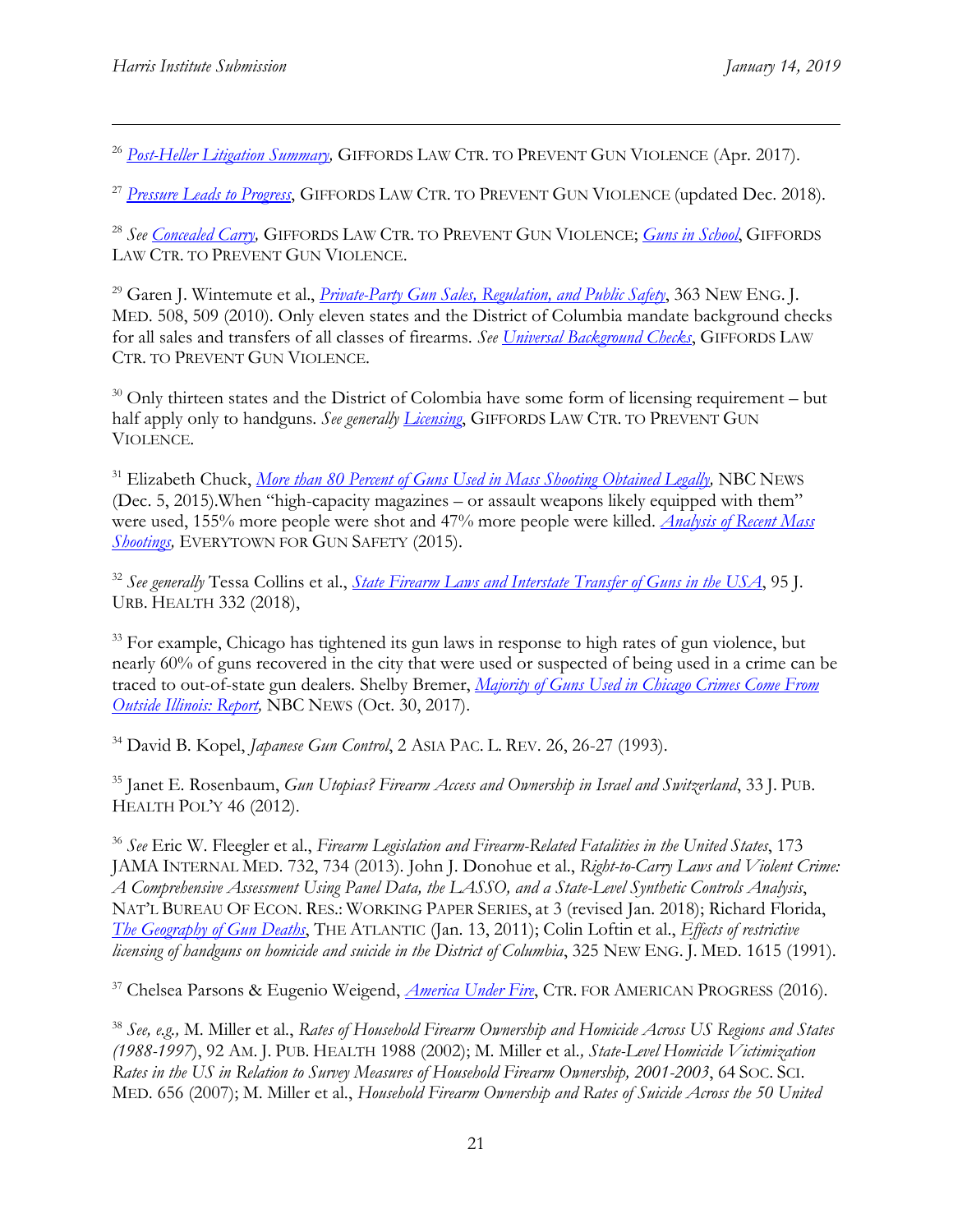$\overline{a}$ *States*, 62 J. TRAUMA 1029 (2007); Michael Siegel et al*., The Relationship between Gun Ownership and*  Firearm Homicide Rates in the United States, 1981-2011, 103 AM. J. PUB. HEALTH 2098 (2013).

<sup>39</sup> *See, e.g., [Gun Prevalence and Suicide Rank by State](http://www.hsph.harvard.edu/news/magazine/spr08gunprevalence/)*, HARV. SCH. PUB. HEALTH MAGAZINE (Spring 2008).

<sup>40</sup> *See* State Background Check [Requirements:](https://everytown.org/press/new-research-states-with-background-checks-experience-fewer-mass-shootings/) Mass Shootings*,* EVERYTOWN FOR GUN SAFETY (Nov. 12, 2015); Michael D. Anestis et al., *Suicide Rates and State Laws Regulating Access and Exposure to Handguns,* 10 AM. J. PUB. HEALTH 105, e1, e3 (2015).

<sup>41</sup> Kara E. Rudolph, *Association between Connecticut's Permit-to-Purchase Handgun Law and Homicides*, 105 AM. J. PUB. HEALTH 49, 49, 51 (2015) (Connecticut's 1995 implementation of its permit-to-purchase law for handgun purchases was associated with a 40% decrease in the state's firearm homicide). *See e.g.,* Mayors Against Illegal Guns, *[Trace the Guns: The Link Between Gun Laws and Interstate Gun](http://tracetheguns.org/report.pdf)  [Trafficking](http://tracetheguns.org/report.pdf)* 17 (2010); Daniel W. Webster et al., *Relationship Between Licensing, Registration, and Other Gun Sales Laws and the Source State of Crime Guns*, 7 INJ. PREVENTION 184, 188-89 (2001).

<sup>42</sup> *See* Daniel W. Webster et al., *Effects of State-Level Firearm Seller Accountability Policies on Guns Trafficking*, 86 J. URB. HLTH 525 (2009).

<sup>43</sup> April M. Zeoli & Daniel W. Webster, *Effects of Domestic Violence Policies, Alcohol Taxes, and Police Staffing Levels on Intimate Partner Homicide in Large US Cities*, 16 INJ. PREV. 90 (2010); *see also* Elizabeth Richardson Vigdor & James A. Mercy, *Do Laws Restricting Access to Firearms by Domestic Violence Offenders Prevent Intimate Partner Homicide?*, 30 EVALUATION REV. 313, 332 (2006).

<sup>44</sup> David C. Grossman et al*., Gun Storage Practices and Risk of Youth Suicide and Unintentional Firearm Injuries*, 293 JAMA 707 (2005); Daniel W. Webster, *Association between Youth-Focused Firearm Laws and Youth Suicides*, 292 J. AM. MED. A'SSN 594 (2004); Jeff DeSimone et al., *Child Access Prevention Laws and Nonfatal Gun Injuries*, 80 SOUTHERN ECON. J. 5(2013)

<sup>45</sup> HRC, General Comment No. 36, U.N. Doc. CCPR/C/GC/36, ¶¶ 3, 6 (2018).

<sup>46</sup> *Id.* ¶ 21.

<sup>47</sup> *Id.* ¶¶ 4, 7, 26.

<sup>48</sup> *Id.* ¶ 27. *See also* HRC, Consideration of Reports Submitted by States Parties under Article 40 of the Covenant: Paraguay, U.N. Doc. CCPR/C/79/Add.48 (Oct. 3, 1995) (criticizing Paraguay's lenient infanticide laws).

<sup>49</sup> *Id*. ¶ 9.

<sup>50</sup> *Id.* ¶ 19.

<sup>51</sup> *See, e.g.,* Delgado Páez v. Colombia, Merits, U.N. Doc. CCPR/C/39/D/195/1985, ¶¶ 5.4-6 (1990); Rajapakse v. Sri Lanka, Merits, U.N. Doc. CCPR/C/87/D/1250/2004, ¶¶ 9.7-10 (July 14, 2006).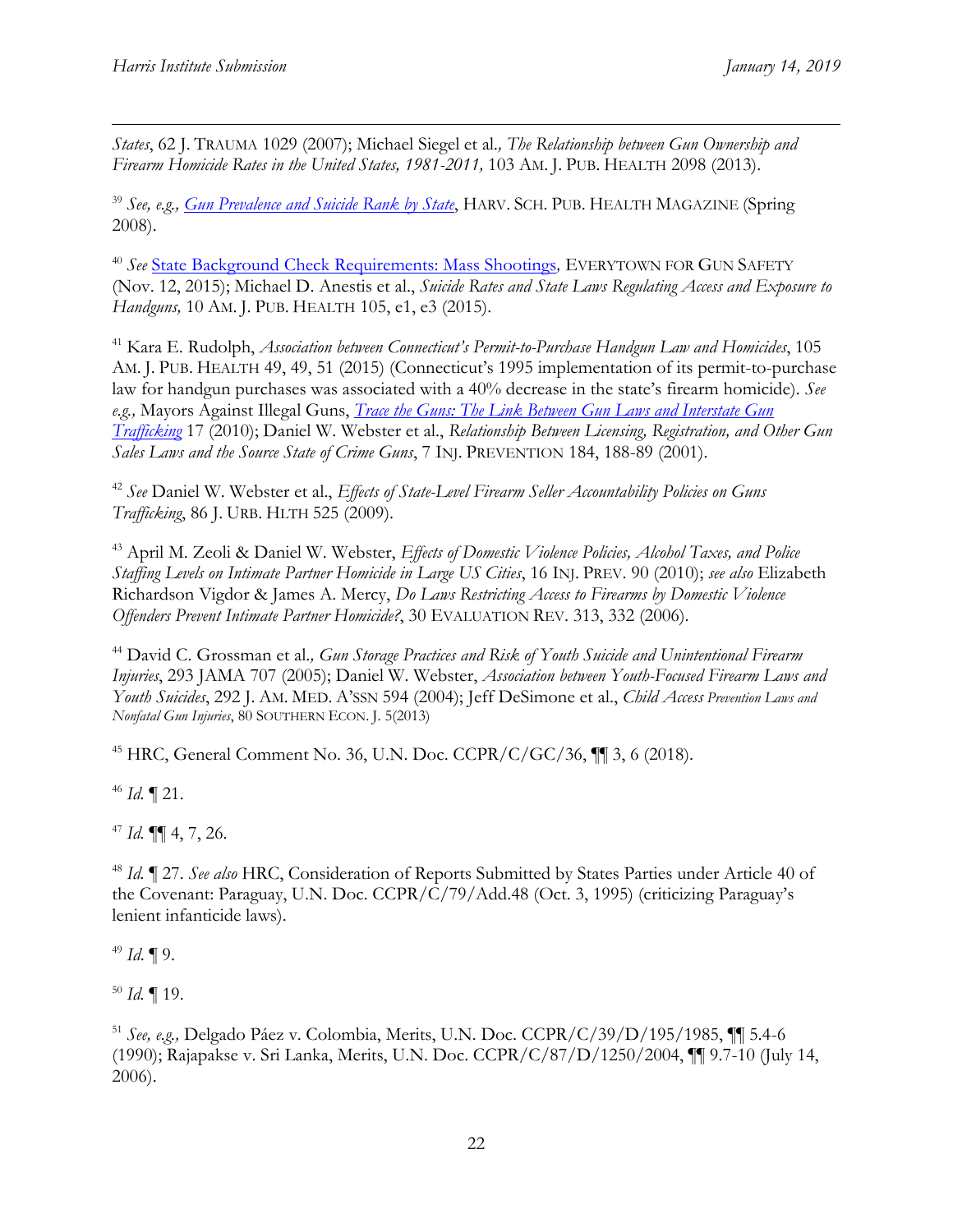<sup>52</sup> HRC, General Comment 20, ¶ 5 (1994).

 $1/3$  *Id.* 12.

 $\overline{a}$ 

<sup>54</sup> Larez v. Bolivarian Republic of Venezuela, Decisions of the Committee against Torture, Communication No. 456/2011, ¶ 6.10, U.N. Doc. CAT/C/54/D/456/2011 (June 26, 2015) (finding a violation when the enforced disappearance of a family member resulted in "anguish and distress" and authorities were "indifferent" and did not provide any information).

<sup>55</sup> CAT, General Comment No. 3, ¶ 3, U.N. Doc. CAT/C/GC/3 (Dec. 13, 2012).

<sup>56</sup> HRC, General Comment No. 20, ¶ 9.

<sup>57</sup> HRC, General Comment No. 18, ¶ 1, 7 (1994).

<sup>58</sup> HRC, Concluding Observations 2014,  $\P$  10(b). The Committee on the Elimination of Racial Discrimination has expressed similar concerns. CERD, Concluding observations on the combined seventh to ninth periodic reports of the United States of America, U.N Doc. CERD/C/USA/CO/7-9, ¶ 16 (Sept. 25, 2014).

<sup>59</sup> HRC, General Comment No. 18*,* ¶ 10.

<sup>60</sup> HRC, General Comment No. 22, ¶¶ 1, 2 (1994).

<sup>61</sup> U.N. Commission on Human Rights, Resolution 2005/40, ¶ 4(d) U.N. Doc. E/CN.4/RES/2005/40 (Apr. 19, 2005).

<sup>62</sup> Human Rights Council, Resolution 6/37, ¶ 9(e), U.N. Doc. A/HRC/RES/6/37 (Dec. 14, 2007).

<sup>63</sup> HRC, General Comment No. 34, U.N. Doc. CCPR/C/GC/34, ¶¶ 2-3 (2011).

<sup>64</sup> *Id.*  $\parallel$  4 ("freedoms of opinion and expression form a basis for the full enjoyment of a wide range of other human rights."). *See also* Handyside v. United Kingdom, 24 Eur. Ct. H.R. (ser. A) ¶ 49 (1976) (referring to the freedom of opinion and expression as 'one of the essential foundations of a democratic society').

<sup>65</sup> HRC, General Comment No. 34, ¶ 5.

<sup>66</sup> *Id.* ¶¶ 9, 10.

<sup>67</sup> HRC, General Comment No. 34, ¶ 13.

<sup>68</sup> Reporters Without Borders, *[Worldwide Round-Up](https://rsf.org/sites/default/files/worldwilde_round-up.pdf)*, at 10 (Dec. 2018).

<sup>69</sup> HRC, General Comment No. 34, ¶ 7.

<sup>70</sup> Human Rights Council, Report of the Special Rapporteur on the Rights to Freedom of Assembly and of Association, Maina Kiai, ¶ 12, U.N. Doc. A/HRC/20/27 (May 21, 2012).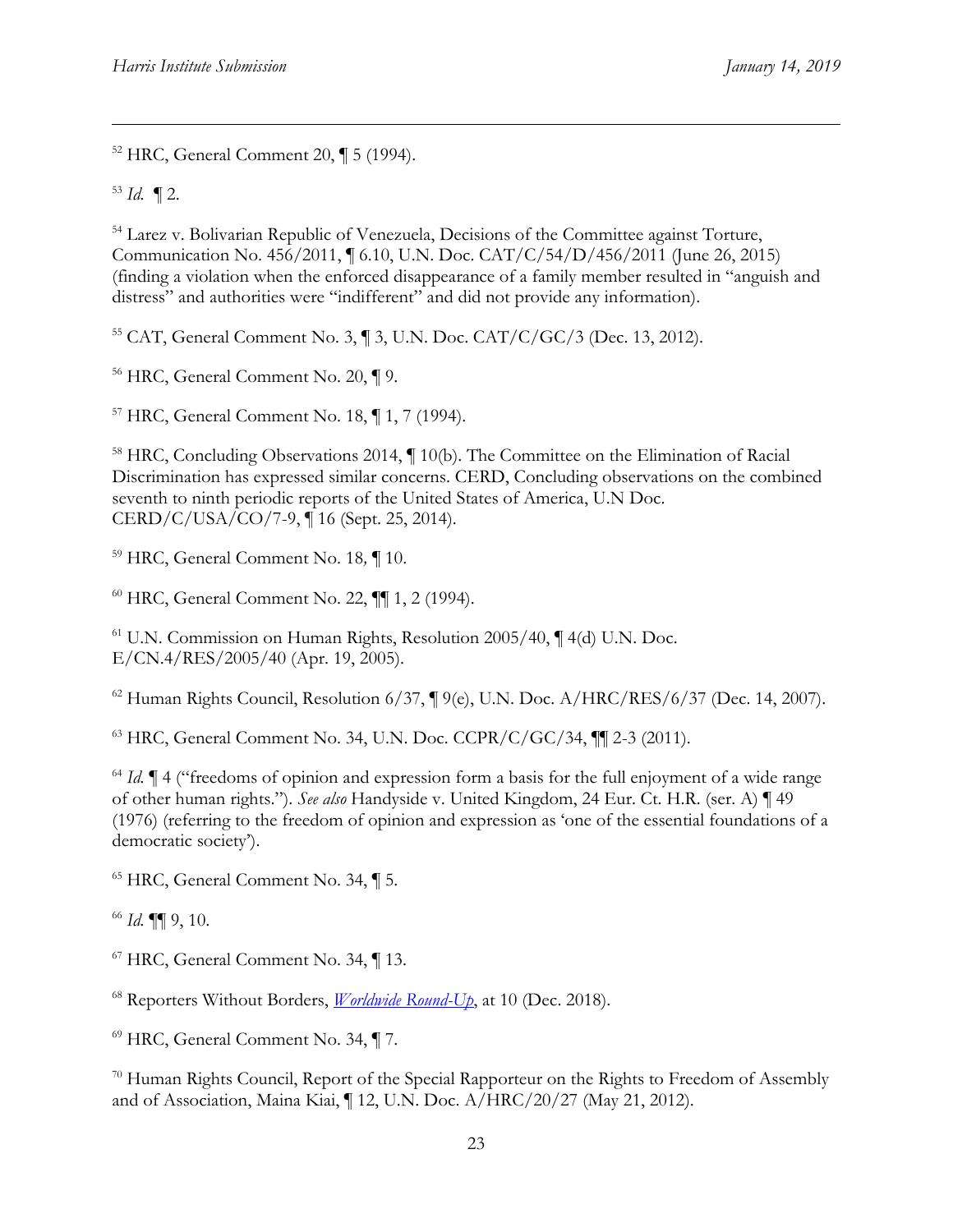<sup>71</sup> *Id.* ¶¶ 27, 33.

 $\overline{a}$ 

<sup>72</sup> HRC, General Comment No. 17,  $\P$  4 (1994).

<sup>73</sup> HRC, Consideration of reports submitted by States parties under article 40 of the Covenant (continued) – Fourth periodic report of the United States of America (continued), U.N. Doc. CCPR/C/SR.3045, ¶ 15 (June 11, 2014).

<sup>74</sup> HRC, General Comment No. 4, ¶ 2 (1981).

<sup>75</sup> HRC, General Comment No. 28, U.N. Doc. CCPR/C/21/Rev.1/Add.10, ¶ 3 (2000).

<sup>76</sup> HRC, General Comment No. 36, ¶ 23 (citations omitted).

<sup>77</sup> Rep. of the United Nations High Comm'r for Human Rights, Human Rights and the Regulation of Civilian Acquisition, Possession and Use of Firearms, U.N. Doc. A/HRC/32/21, ¶ 10, 52-53 (Apr. 15, 2016).

<sup>78</sup> *In Wake of Mass Shooting, [UN Rights Chief Urges US to Consider Robust Gun Control](https://news.un.org/en/story/2016/06/532022-wake-mass-shooting-un-rights-chief-urges-us-consider-robust-gun-control)*, UN NEWS (June 14, 2016).

<sup>79</sup> Press Release No. 076/16, Organization of American States, *[IACHR Condemns Mass Shooting at a](file://///lawfs01/share/CIS%20-%20Harris%20Institute/HI%20Fellow%20Folders/2018-2019%20Maddy/Gun%20Violence%20Project/HRC%20Submission/www.oas.org/en/iachr/media_center/preleases/2016/076.asp)  [Gay Bar in the United States](file://///lawfs01/share/CIS%20-%20Harris%20Institute/HI%20Fellow%20Folders/2018-2019%20Maddy/Gun%20Violence%20Project/HRC%20Submission/www.oas.org/en/iachr/media_center/preleases/2016/076.asp)* (June 14, 2016); *[IACHR Condemns Mass Shooting in the United States](http://www.oas.org/en/iachr/media_center/PReleases/2017/154.asp)*, Press Release No. 154/17 (Oct. 6, 2017).

<sup>80</sup> Press Release No. 182/17, Organization of American States, *[IACHR Condemns Mass Shooting in](http://www.oas.org/en/iachr/media_center/PReleases/2017/182.asp)  [United States and Calls on the State to Adopt Measures to Prevent Future Tragedies](http://www.oas.org/en/iachr/media_center/PReleases/2017/182.asp)* (Nov. 16, 2017).

<sup>81</sup> Written Statement of the Whitney R. Harris World Law Institute for the Hearing on "Regulation" of Gun Sales and Social Violence in the United States," Inter-American Commission on Human Rights, 167th Extraordinary Period of Sessions (Feb. 27, 2018), http://law.wustl.edu/wpcontent/uploads/2018/10/InterAmericanCommissionHearingFebruary272018FINAL.pdf.

<sup>82</sup> CERD, Concluding Observations 2014, ¶16.

83 Human Rights Council, Report of the Special Rapporteur on violence against Women, its causes and consequences, Ms. Rashida Manjoo, U.N. Doc. A/HRC/17/26/Add.5, ¶ 115.A(g) (June 6, 2011).

<sup>84</sup> Human Rights Council, Report of the Special Rapporteur on violence against women, its causes and consequences, U.N. Doc. A/HRC/35/30, ¶ 103 (June 13, 2017).

<sup>85</sup> Human Rights Council, Working Group on the Universal Periodic Review, Compilation prepared by the OHCHR – United States of America*,* ¶ 21, U.N. Doc**.** A/HRC/WG.6/22/USA/2 (Mar. 2, 2015).